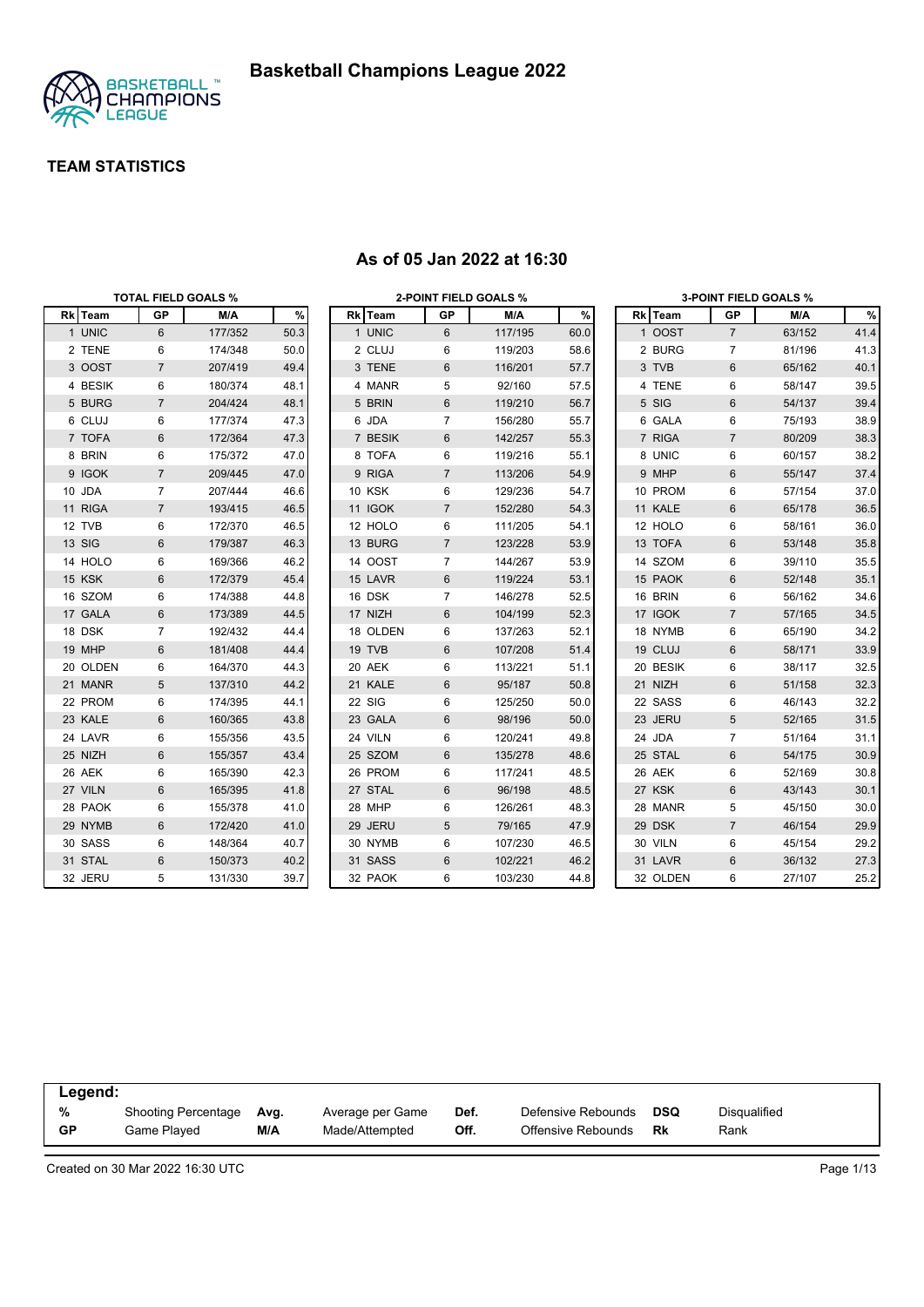

|          | <b>FREE THROWS %</b> |         |      |          | <b>POINTS FOR</b> |              |      |          | <b>POINTS AGAINST</b> |              |      |
|----------|----------------------|---------|------|----------|-------------------|--------------|------|----------|-----------------------|--------------|------|
| Rk Team  | <b>GP</b>            | M/A     | $\%$ | Rk Team  | <b>GP</b>         | <b>Total</b> | Avg. | Rk Team  | GP                    | <b>Total</b> | Avg. |
| 1 GALA   | 6                    | 104/122 | 85.2 | 1 GALA   | 6                 | 525          | 87.5 | 1 UNIC   | 6                     | 403          | 67.2 |
| 2 NYMB   | 6                    | 72/85   | 84.7 | 2 CLUJ   | 6                 | 523          | 87.2 | 2 MANR   | 5                     | 355          | 71.0 |
| 3 TVB    | $6\phantom{1}$       | 74/91   | 81.3 | 3 OOST   | $\overline{7}$    | 588          | 84.0 | 3 PROM   | 6                     | 434          | 72.3 |
| 4 VILN   | 6                    | 100/125 | 80.0 | 4 HOLO   | 6                 | 494          | 82.3 | 4 JDA    | $\overline{7}$        | 510          | 72.9 |
| 5 MHP    | $6\phantom{1}$       | 77/98   | 78.6 | 5 MHP    | 6                 | 494          | 82.3 | 5 LAVR   | $6\phantom{1}$        | 440          | 73.3 |
| 6 BESIK  | 6                    | 73/93   | 78.5 | 6 SIG    | 6                 | 491          | 81.8 | 6 SZOM   | 6                     | 442          | 73.7 |
| 7 BURG   | $\overline{7}$       | 81/104  | 77.9 | 7 BURG   | $\overline{7}$    | 570          | 81.4 | 7 VILN   | $6\phantom{1}$        | 442          | 73.7 |
| 8 STAL   | 6                    | 95/122  | 77.9 | 8 TOFA   | 6                 | 483          | 80.5 | 8 TVB    | 6                     | 446          | 74.3 |
| 9 NIZH   | $6\phantom{1}$       | 98/127  | 77.2 | 9 TVB    | 6                 | 483          | 80.5 | 9 MHP    | 6                     | 450          | 75.0 |
| 10 MANR  | 5                    | 83/109  | 76.1 | 10 MANR  | 5                 | 402          | 80.4 | 10 TENE  | 6                     | 450          | 75.0 |
| 11 TOFA  | $6\phantom{1}$       | 86/113  | 76.1 | 11 NYMB  | $6\phantom{1}$    | 481          | 80.2 | 11 IGOK  | $\overline{7}$        | 526          | 75.1 |
| 12 DSK   | $\overline{7}$       | 107/141 | 75.9 | 12 TENE  | 6                 | 476          | 79.3 | 12 JERU  | 5                     | 376          | 75.2 |
| 13 UNIC  | 6                    | 53/70   | 75.7 | 13 VILN  | $6\phantom{1}$    | 475          | 79.2 | 13 HOLO  | $6\phantom{1}$        | 458          | 76.3 |
| 14 OLDEN | 6                    | 95/126  | 75.4 | 14 AEK   | 6                 | 471          | 78.5 | 14 PAOK  | 6                     | 459          | 76.5 |
| 15 HOLO  | $6\phantom{1}$       | 98/130  | 75.4 | 15 BESIK | 6                 | 471          | 78.5 | 15 TOFA  | $6\phantom{1}$        | 463          | 77.2 |
| 16 SASS  | 6                    | 79/106  | 74.5 | 16 IGOK  | $\overline{7}$    | 547          | 78.1 | 16 BURG  | $\overline{7}$        | 550          | 78.6 |
| 17 OOST  | $\overline{7}$       | 111/149 | 74.5 | 17 UNIC  | $6\,$             | 467          | 77.8 | 17 DSK   | $\overline{7}$        | 553          | 79.0 |
| 18 KALE  | 6                    | 78/105  | 74.3 | 18 BRIN  | 6                 | 464          | 77.3 | 18 KSK   | 6                     | 475          | 79.2 |
| 19 PROM  | 6                    | 54/73   | 74.0 | 19 KALE  | 6                 | 463          | 77.2 | 19 BESIK | $6\phantom{1}$        | 478          | 79.7 |
| 20 LAVR  | 6                    | 65/88   | 73.9 | 20 RIGA  | $\overline{7}$    | 540          | 77.1 | 20 RIGA  | $\overline{7}$        | 558          | 79.7 |
| 21 AEK   | 6                    | 89/125  | 71.2 | 21 JERU  | 5                 | 385          | 77.0 | 21 STAL  | $6\phantom{1}$        | 483          | 80.5 |
| 22 KSK   | 6                    | 66/93   | 71.0 | 22 SZOM  | 6                 | 461          | 76.8 | 22 GALA  | 6                     | 486          | 81.0 |
| 23 SZOM  | $\,6$                | 74/105  | 70.5 | 23 DSK   | $\overline{7}$    | 537          | 76.7 | 23 SIG   | 6                     | 489          | 81.5 |
| 24 PAOK  | 6                    | 80/114  | 70.2 | 24 NIZH  | 6                 | 459          | 76.5 | 24 OLDEN | 6                     | 491          | 81.8 |
| 25 SIG   | 6                    | 79/113  | 69.9 | 25 PROM  | 6                 | 459          | 76.5 | 25 KALE  | $\,6$                 | 501          | 83.5 |
| 26 RIGA  | $\overline{7}$       | 74/109  | 67.9 | 26 KSK   | 6                 | 453          | 75.5 | 26 NIZH  | 6                     | 503          | 83.8 |
| 27 JDA   | $\overline{7}$       | 61/90   | 67.8 | 27 JDA   | $\overline{7}$    | 526          | 75.1 | 27 OOST  | $\overline{7}$        | 587          | 83.9 |
| 28 TENE  | 6                    | 70/105  | 66.7 | 28 OLDEN | 6                 | 450          | 75.0 | 28 CLUJ  | 6                     | 505          | 84.2 |
| 29 CLUJ  | 6                    | 111/168 | 66.1 | 29 STAL  | 6                 | 449          | 74.8 | 29 BRIN  | $6\phantom{1}$        | 507          | 84.5 |
| 30 BRIN  | 6                    | 58/89   | 65.2 | 30 PAOK  | 6                 | 442          | 73.7 | 30 NYMB  | 6                     | 509          | 84.8 |
| 31 JERU  | 5                    | 71/109  | 65.1 | 31 SASS  | 6                 | 421          | 70.2 | 31 AEK   | 6                     | 516          | 86.0 |
| 32 IGOK  | $\overline{7}$       | 72/113  | 63.7 | 32 LAVR  | 6                 | 411          | 68.5 | 32 SASS  | 6                     | 516          | 86.0 |

| Legend:   |                            |      |                  |      |                    |     |              |  |
|-----------|----------------------------|------|------------------|------|--------------------|-----|--------------|--|
| %         | <b>Shooting Percentage</b> | Avg. | Average per Game | Def. | Defensive Rebounds | DSQ | Disqualified |  |
| <b>GP</b> | Game Played                | M/A  | Made/Attempted   | Off. | Offensive Rebounds | Rk  | Rank         |  |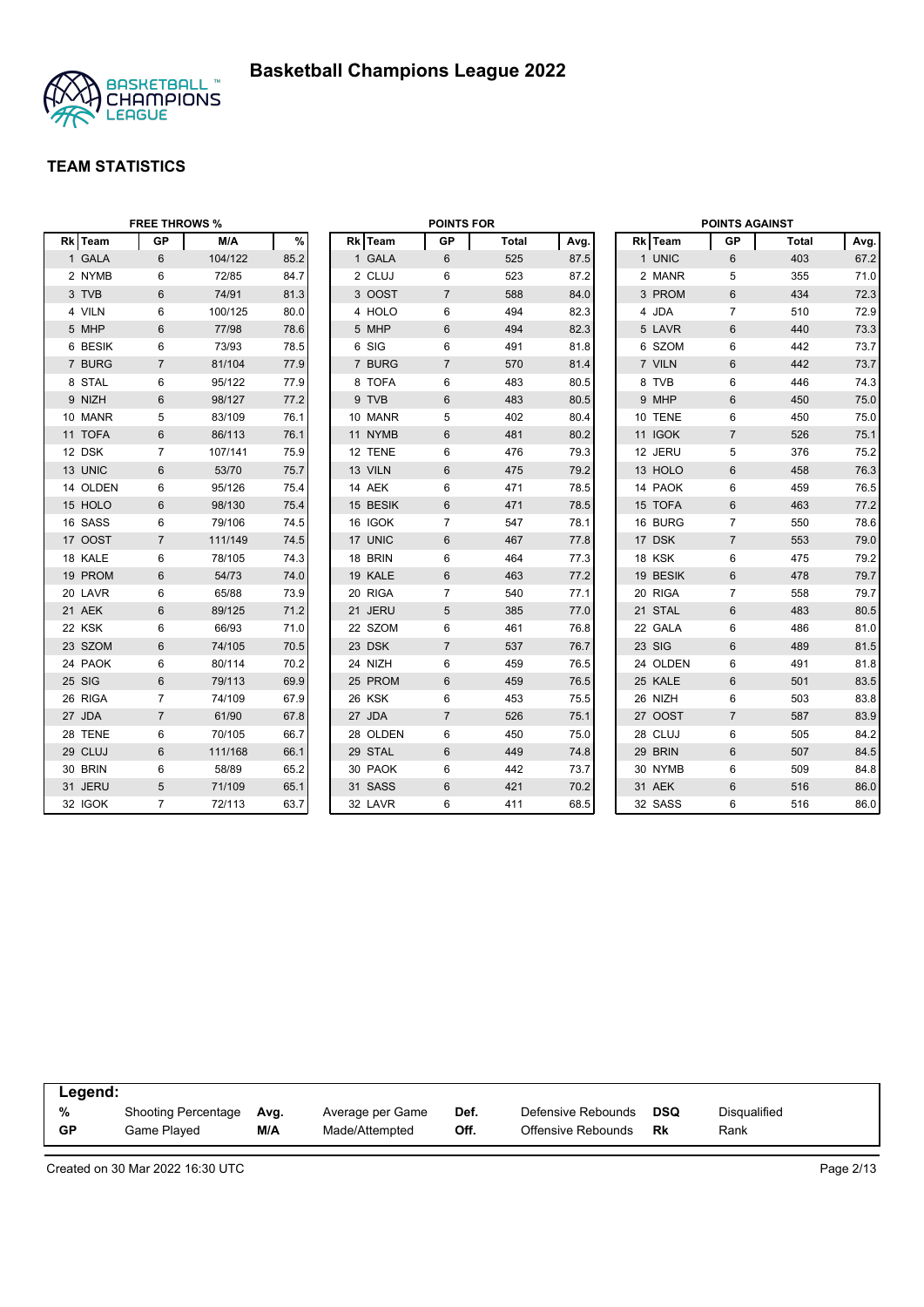

|          |        | <b>REBOUNDS</b> |      |      |              |      |  |          | <b>ASSISTS</b> |              |      |  |          | <b>FOULS</b>   |              |      |
|----------|--------|-----------------|------|------|--------------|------|--|----------|----------------|--------------|------|--|----------|----------------|--------------|------|
| Rk Team  |        | <b>GP</b>       | Off. | Def. | <b>Total</b> | Avg. |  | Rk Team  | <b>GP</b>      | <b>Total</b> | Avg. |  | Rk Team  | <b>GP</b>      | <b>Total</b> | Avg. |
| 1 PROM   |        | 6               | 77   | 172  | 249          | 41.5 |  | 1 CLUJ   | 6              | 126          | 21.0 |  | 1 BRIN   | 6              | 136          | 22.7 |
| 2 JERU   |        | 5               | 66   | 140  | 206          | 41.2 |  | 2 OOST   | $\overline{7}$ | 144          | 20.6 |  | 2 HOLO   | 6              | 135          | 22.5 |
| 3 IGOK   |        | $\overline{7}$  | 93   | 193  | 286          | 40.9 |  | 3 BRIN   | 6              | 123          | 20.5 |  | 3 DSK    | $\overline{7}$ | 155          | 22.1 |
| 4 SZOM   |        | 6               | 79   | 165  | 244          | 40.7 |  | 4 TVB    | 6              | 120          | 20.0 |  | 4 OOST   | $\overline{7}$ | 152          | 21.7 |
|          | 5 MANR | 5               | 54   | 145  | 199          | 39.8 |  | 5 MANR   | 5              | 100          | 20.0 |  | 5 NYMB   | $\,6$          | 130          | 21.7 |
| 6 MHP    |        | 6               | 88   | 145  | 233          | 38.8 |  | 6 BURG   | $\overline{7}$ | 139          | 19.9 |  | 6 JERU   | 5              | 108          | 21.6 |
| 7 NYMB   |        | 6               | 71   | 159  | 230          | 38.3 |  | 7 HOLO   | 6              | 118          | 19.7 |  | 7 NIZH   | $6\phantom{1}$ | 128          | 21.3 |
| 8 STAL   |        | 6               | 67   | 159  | 226          | 37.7 |  | 8 NIZH   | 6              | 118          | 19.7 |  | 8 KSK    | 6              | 125          | 20.8 |
| 9 DSK    |        | $\overline{7}$  | 92   | 167  | 259          | 37.0 |  | 9 SZOM   | 6              | 117          | 19.5 |  | 9 BURG   | $\overline{7}$ | 143          | 20.4 |
| 10 TVB   |        | 6               | 61   | 161  | 222          | 37.0 |  | 10 UNIC  | 6              | 117          | 19.5 |  | 10 BESIK | 6              | 121          | 20.2 |
| 11 GALA  |        | 6               | 62   | 157  | 219          | 36.5 |  | 11 RIGA  | $\overline{7}$ | 136          | 19.4 |  | 11 SASS  | $6\phantom{1}$ | 121          | 20.2 |
| 12 PAOK  |        | 6               | 59   | 159  | 218          | 36.3 |  | 12 GALA  | 6              | 111          | 18.5 |  | 12 TOFA  | 6              | 121          | 20.2 |
| 13 CLUJ  |        | 6               | 74   | 143  | 217          | 36.2 |  | 13 SIG   | $\,6$          | 111          | 18.5 |  | 13 SZOM  | $6\phantom{1}$ | 120          | 20.0 |
| 14 VILN  |        | 6               | 81   | 135  | 216          | 36.0 |  | 14 TOFA  | 6              | 108          | 18.0 |  | 14 VILN  | 6              | 120          | 20.0 |
| 15 OOST  |        | $\overline{7}$  | 73   | 177  | 250          | 35.7 |  | 15 IGOK  | $\overline{7}$ | 125          | 17.9 |  | 15 MANR  | 5              | 100          | 20.0 |
| 16 KSK   |        | 6               | 78   | 136  | 214          | 35.7 |  | 16 BESIK | 6              | 107          | 17.8 |  | 16 RIGA  | $\overline{7}$ | 138          | 19.7 |
| 17 BURG  |        | $\overline{7}$  | 74   | 175  | 249          | 35.6 |  | 17 TENE  | 6              | 106          | 17.7 |  | 17 CLUJ  | $6\phantom{1}$ | 117          | 19.5 |
| 18 SIG   |        | 6               | 78   | 135  | 213          | 35.5 |  | 18 KALE  | 6              | 103          | 17.2 |  | 18 KALE  | 6              | 117          | 19.5 |
| 19 TENE  |        | 6               | 51   | 161  | 212          | 35.3 |  | 19 JDA   | $\overline{7}$ | 118          | 16.9 |  | 19 TVB   | 6              | 117          | 19.5 |
| 20 HOLO  |        | 6               | 50   | 159  | 209          | 34.8 |  | 20 PROM  | 6              | 101          | 16.8 |  | 20 OLDEN | 6              | 116          | 19.3 |
| 21 RIGA  |        | 7               | 70   | 173  | 243          | 34.7 |  | 21 NYMB  | $6\phantom{1}$ | 100          | 16.7 |  | 21 PROM  | 6              | 115          | 19.2 |
| 22 BESIK |        | 6               | 49   | 159  | 208          | 34.7 |  | 22 SASS  | 6              | 100          | 16.7 |  | 22 PAOK  | 6              | 113          | 18.8 |
| 23 NIZH  |        | 6               | 73   | 133  | 206          | 34.3 |  | 23 VILN  | $\,6$          | 100          | 16.7 |  | 23 TENE  | $6\phantom{1}$ | 112          | 18.7 |
| 24 UNIC  |        | 6               | 55   | 150  | 205          | 34.2 |  | 24 PAOK  | 6              | 98           | 16.3 |  | 24 MHP   | 6              | 111          | 18.5 |
| 25 JDA   |        | $\overline{7}$  | 78   | 159  | 237          | 33.9 |  | 25 STAL  | 6              | 95           | 15.8 |  | 25 STAL  | $6\phantom{1}$ | 111          | 18.5 |
| 26 KALE  |        | 6               | 57   | 143  | 200          | 33.3 |  | 26 JERU  | 5              | 79           | 15.8 |  | 26 AEK   | 6              | 110          | 18.3 |
| 27 BRIN  |        | 6               | 43   | 151  | 194          | 32.3 |  | 27 AEK   | 6              | 92           | 15.3 |  | 27 SIG   | 6              | 110          | 18.3 |
| 28 LAVR  |        | 6               | 52   | 142  | 194          | 32.3 |  | 28 KSK   | 6              | 92           | 15.3 |  | 28 GALA  | 6              | 109          | 18.2 |
| 29 OLDEN |        | 6               | 60   | 130  | 190          | 31.7 |  | 29 OLDEN | 6              | 92           | 15.3 |  | 29 JDA   | $\overline{7}$ | 127          | 18.1 |
| 30 TOFA  |        | 6               | 61   | 129  | 190          | 31.7 |  | 30 DSK   | $\overline{7}$ | 102          | 14.6 |  | 30 IGOK  | $\overline{7}$ | 126          | 18.0 |
| 31 AEK   |        | 6               | 62   | 126  | 188          | 31.3 |  | 31 MHP   | $6\phantom{1}$ | 84           | 14.0 |  | 31 UNIC  | $6\,$          | 107          | 17.8 |
| 32 SASS  |        | 6               | 60   | 120  | 180          | 30.0 |  | 32 LAVR  | 6              | 73           | 12.2 |  | 32 LAVR  | 6              | 103          | 17.2 |

| Legend: |                            |      |                  |      |                    |     |              |
|---------|----------------------------|------|------------------|------|--------------------|-----|--------------|
| %       | <b>Shooting Percentage</b> | Ava. | Average per Game | Def. | Defensive Rebounds | DSQ | Disqualified |
| GP      | Game Plaved                | M/A  | Made/Attempted   | Off. | Offensive Rebounds | Rk  | Rank         |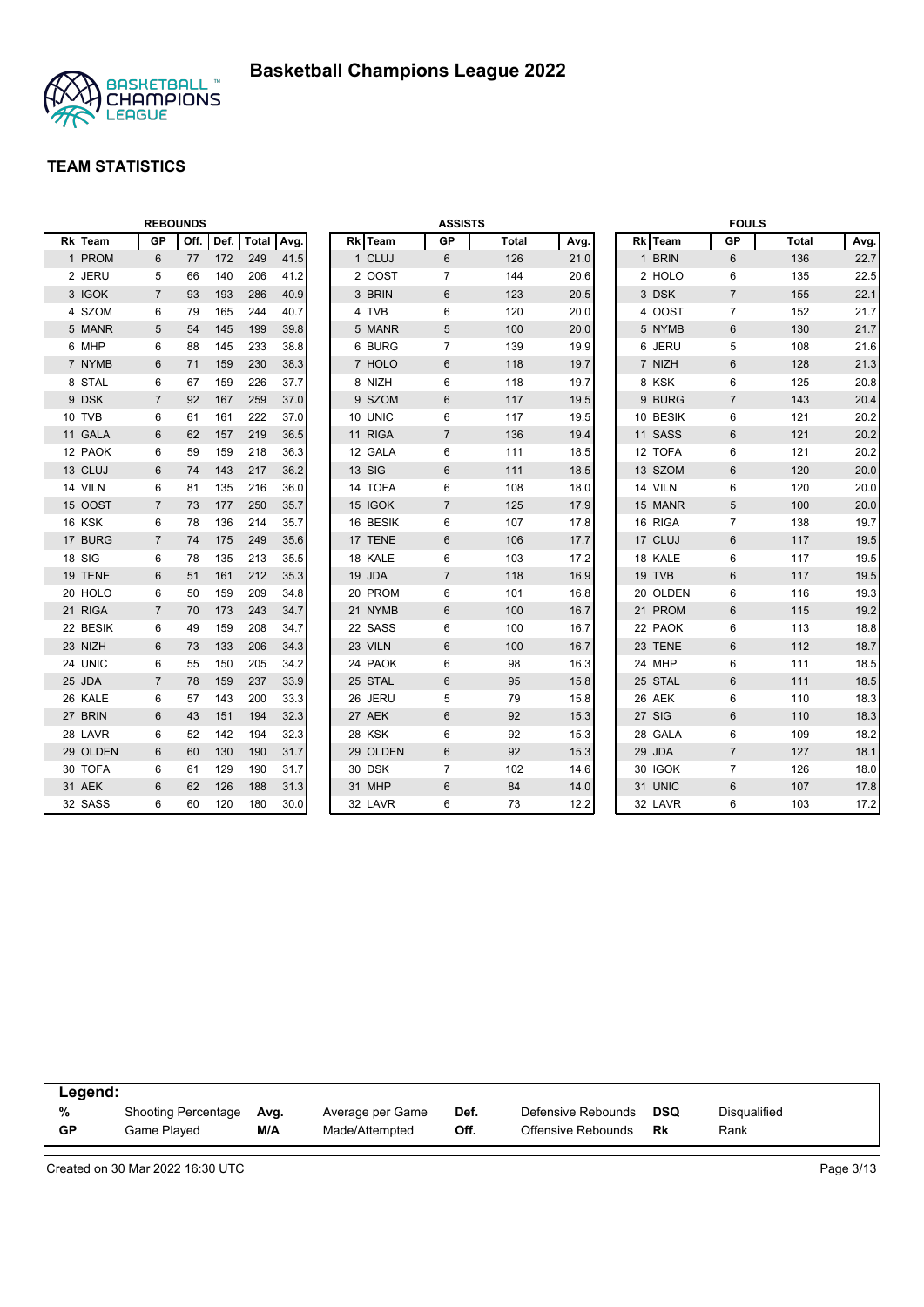

|          | <b>TURNOVERS</b> |              |      |          | <b>STEALS</b>  |              |      |          | <b>BLOCKED SHOTS</b> |       |         |
|----------|------------------|--------------|------|----------|----------------|--------------|------|----------|----------------------|-------|---------|
| Rk Team  | <b>GP</b>        | <b>Total</b> | Avg. | Rk Team  | GP             | <b>Total</b> | Avg. | Rk Team  | GP                   | Total | Avg.    |
| 1 DSK    | $\overline{7}$   | 123          | 17.6 | 1 DSK    | $\overline{7}$ | 67           | 9.6  | 1 KSK    | 6                    | 32    | 5.3     |
| 2 BURG   | $\overline{7}$   | 113          | 16.1 | 2 JDA    | $\overline{7}$ | 64           | 9.1  | 2 BESIK  | 6                    | 28    | 4.7     |
| 3 RIGA   | $\overline{7}$   | 112          | 16.0 | 3 VILN   | 6              | 52           | 8.7  | 3 MHP    | 6                    | 26    | 4.3     |
| 4 UNIC   | 6                | 95           | 15.8 | 4 CLUJ   | 6              | 51           | 8.5  | 4 TVB    | 6                    | 23    | 3.8     |
| 5 STAL   | $6\phantom{1}$   | 94           | 15.7 | 5 SIG    | 6              | 47           | 7.8  | 5 RIGA   | $\overline{7}$       | 26    | 3.7     |
| 6 NIZH   | 6                | 93           | 15.5 | 6 LAVR   | 6              | 45           | 7.5  | 6 CLUJ   | 6                    | 21    | 3.5     |
| 7 SASS   | $6\phantom{1}$   | 93           | 15.5 | 7 OLDEN  | 6              | 45           | 7.5  | 7 TENE   | $6\,$                | 20    | 3.3     |
| 8 CLUJ   | 6                | 92           | 15.3 | 8 GALA   | 6              | 44           | 7.3  | 8 SASS   | $\,6\,$              | 19    | 3.2     |
| 9 PROM   | 6                | 90           | 15.0 | 9 STAL   | 6              | 44           | 7.3  | 9 SZOM   | 6                    | 19    | 3.2     |
| 10 KALE  | 6                | 88           | 14.7 | 10 UNIC  | 6              | 44           | 7.3  | 10 JERU  | 5                    | 16    | 3.2     |
| 11 OOST  | $\overline{7}$   | 102          | 14.6 | 11 HOLO  | 6              | 43           | 7.2  | 11 BURG  | $\overline{7}$       | 21    | 3.0     |
| 12 BESIK | 6                | 87           | 14.5 | 12 SZOM  | 6              | 43           | 7.2  | 12 MANR  | 5                    | 15    | 3.0     |
| 13 IGOK  | $\overline{7}$   | 100          | 14.3 | 13 TOFA  | 6              | 43           | 7.2  | 13 IGOK  | $\overline{7}$       | 20    | 2.9     |
| 14 KSK   | 6                | 85           | 14.2 | 14 BESIK | 6              | 42           | 7.0  | 14 JDA   | $\overline{7}$       | 20    | 2.9     |
| 15 TENE  | $6\phantom{1}$   | 85           | 14.2 | 15 MHP   | 6              | 42           | 7.0  | 15 PAOK  | $6\phantom{1}$       | 17    | $2.8\,$ |
| 16 MANR  | 5                | 70           | 14.0 | 16 SASS  | 6              | 42           | 7.0  | 16 OOST  | $\overline{7}$       | 19    | 2.7     |
| 17 BRIN  | $6\phantom{1}$   | 82           | 13.7 | 17 JERU  | 5              | 35           | 7.0  | 17 TOFA  | 6                    | 16    | 2.7     |
| 18 TVB   | 6                | 82           | 13.7 | 18 AEK   | 6              | 41           | 6.8  | 18 UNIC  | 6                    | 16    | 2.7     |
| 19 LAVR  | 6                | 80           | 13.3 | 19 KSK   | 6              | 39           | 6.5  | 19 STAL  | $6\phantom{1}$       | 15    | 2.5     |
| 20 HOLO  | 6                | 79           | 13.2 | 20 MANR  | 5              | 32           | 6.4  | 20 VILN  | 6                    | 15    | 2.5     |
| 21 JERU  | 5                | 66           | 13.2 | 21 TVB   | $6\,$          | 38           | 6.3  | 21 GALA  | 6                    | 13    | $2.2\,$ |
| 22 SIG   | 6                | 78           | 13.0 | 22 BRIN  | 6              | 37           | 6.2  | 22 HOLO  | 6                    | 13    | 2.2     |
| 23 SZOM  | $\,6\,$          | 78           | 13.0 | 23 NYMB  | 6              | 37           | 6.2  | 23 LAVR  | $6\phantom{1}$       | 13    | $2.2\,$ |
| 24 VILN  | 6                | 78           | 13.0 | 24 IGOK  | $\overline{7}$ | 43           | 6.1  | 24 OLDEN | 6                    | 13    | 2.2     |
| 25 JDA   | $\overline{7}$   | 88           | 12.6 | 25 TENE  | 6              | 36           | 6.0  | 25 PROM  | $6\phantom{1}$       | 13    | 2.2     |
| 26 TOFA  | 6                | 75           | 12.5 | 26 PROM  | 6              | 35           | 5.8  | 26 NIZH  | 6                    | 12    | 2.0     |
| 27 OLDEN | $6\phantom{1}$   | 71           | 11.8 | 27 RIGA  | $\overline{7}$ | 39           | 5.6  | 27 DSK   | $\overline{7}$       | 13    | 1.9     |
| 28 PAOK  | 6                | 69           | 11.5 | 28 PAOK  | 6              | 33           | 5.5  | 28 AEK   | 6                    | 11    | 1.8     |
| 29 MHP   | 6                | 68           | 11.3 | 29 BURG  | $\overline{7}$ | 38           | 5.4  | 29 BRIN  | 6                    | 10    | 1.7     |
| 30 NYMB  | 6                | 67           | 11.2 | 30 NIZH  | 6              | 31           | 5.2  | 30 KALE  | 6                    | 10    | 1.7     |
| 31 AEK   | 6                | 62           | 10.3 | 31 KALE  | 6              | 28           | 4.7  | 31 SIG   | 6                    | 8     | 1.3     |
| 32 GALA  | 6                | 62           | 10.3 | 32 OOST  | $\overline{7}$ | 32           | 4.6  | 32 NYMB  | 6                    | 3     | $0.5\,$ |

| Legend:   |                            |      |                  |      |                    |            |              |
|-----------|----------------------------|------|------------------|------|--------------------|------------|--------------|
| %         | <b>Shooting Percentage</b> | Avg. | Average per Game | Def. | Defensive Rebounds | <b>DSQ</b> | Disqualified |
| <b>GP</b> | Game Played                | M/A  | Made/Attempted   | Off. | Offensive Rebounds | Rk         | Rank         |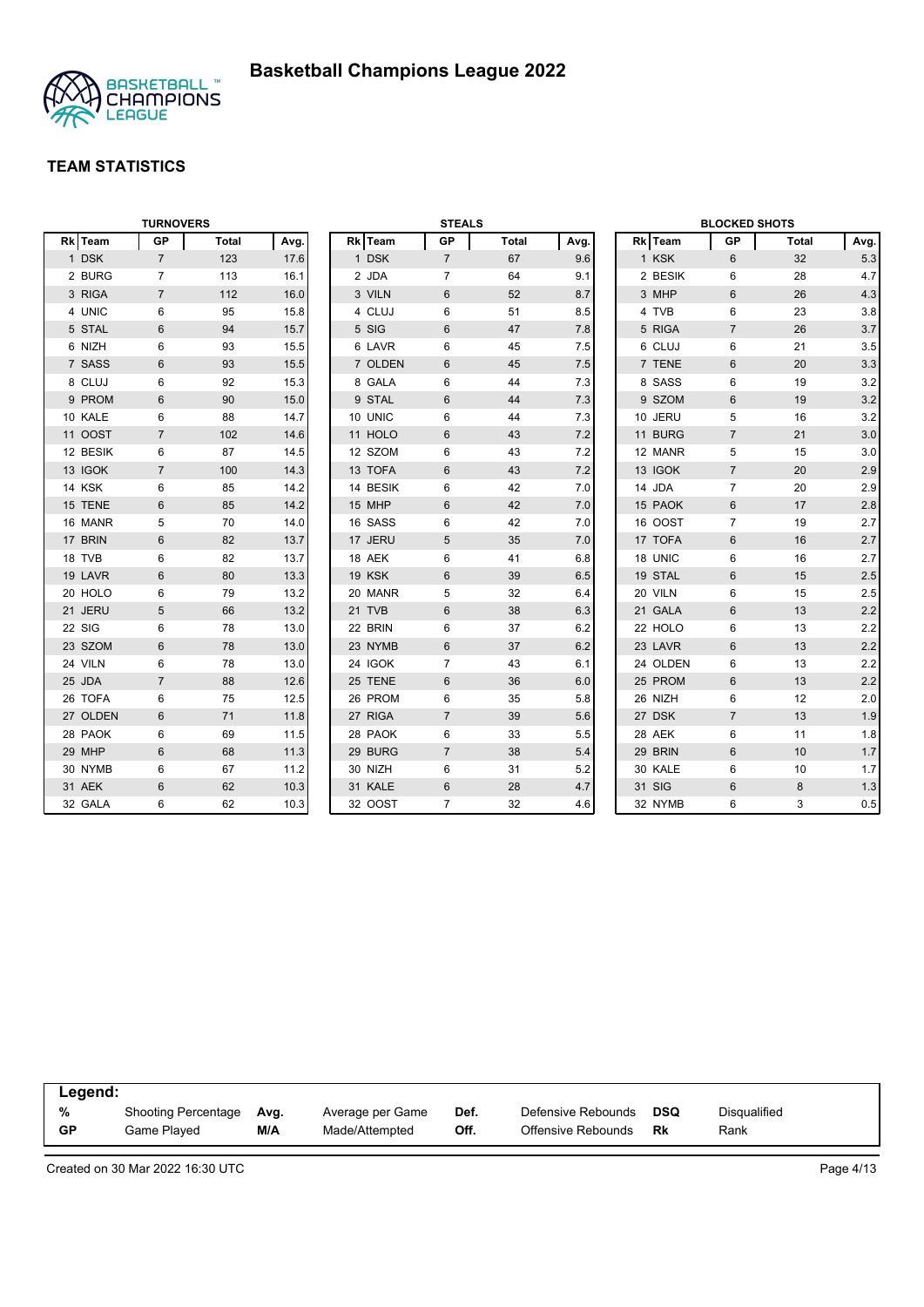



|          |                 | <b>TOTAL FIELD GOALS MADE</b> |      |         |                | <b>2-POINT FIELD GOALS MADE</b> |      |          |                | <b>3-POINT FIELD GOALS MADE</b> |         |
|----------|-----------------|-------------------------------|------|---------|----------------|---------------------------------|------|----------|----------------|---------------------------------|---------|
| Rk Team  | GP              | M/A                           | Avg. | Rk Team | GP             | Total                           | Avg. | Rk Team  | GP             | Total                           | Avg.    |
| 1 MHP    | $6\phantom{1}$  | 181                           | 30.2 | 1 BESIK | 6              | 142                             | 23.7 | 1 GALA   | 6              | 75                              | 12.5    |
| 2 BESIK  | 6               | 180                           | 30.0 | 2 OLDEN | 6              | 137                             | 22.8 | 2 BURG   | $\overline{7}$ | 81                              | 11.6    |
| 3 IGOK   | $\overline{7}$  | 209                           | 29.9 | 3 SZOM  | 6              | 135                             | 22.5 | 3 RIGA   | $\overline{7}$ | 80                              | 11.4    |
| 4 SIG    | 6               | 179                           | 29.8 | 4 JDA   | $\overline{7}$ | 156                             | 22.3 | 4 KALE   | 6              | 65                              | 10.8    |
| 5 JDA    | $\overline{7}$  | 207                           | 29.6 | 5 IGOK  | $\overline{7}$ | 152                             | 21.7 | 5 NYMB   | $6\phantom{1}$ | 65                              | 10.8    |
| 6 OOST   | $\overline{7}$  | 207                           | 29.6 | 6 KSK   | 6              | 129                             | 21.5 | 6 TVB    | 6              | 65                              | 10.8    |
| 7 CLUJ   | $6\phantom{1}6$ | 177                           | 29.5 | 7 MHP   | 6              | 126                             | 21.0 | 7 JERU   | 5              | 52                              | 10.4    |
| 8 UNIC   | 6               | 177                           | 29.5 | 8 DSK   | $\overline{7}$ | 146                             | 20.9 | 8 UNIC   | 6              | 60                              | 10.0    |
| 9 BRIN   | $6\phantom{1}$  | 175                           | 29.2 | 9 SIG   | 6              | 125                             | 20.8 | 9 CLUJ   | 6              | 58                              | 9.7     |
| 10 BURG  | $\overline{7}$  | 204                           | 29.1 | 10 OOST | $\overline{7}$ | 144                             | 20.6 | 10 HOLO  | 6              | 58                              | 9.7     |
| 11 PROM  | 6               | 174                           | 29.0 | 11 VILN | 6              | 120                             | 20.0 | 11 TENE  | 6              | 58                              | 9.7     |
| 12 SZOM  | 6               | 174                           | 29.0 | 12 BRIN | 6              | 119                             | 19.8 | 12 PROM  | 6              | 57                              | 9.5     |
| 13 TENE  | 6               | 174                           | 29.0 | 13 CLUJ | 6              | 119                             | 19.8 | 13 BRIN  | $6\phantom{1}$ | 56                              | 9.3     |
| 14 GALA  | 6               | 173                           | 28.8 | 14 LAVR | 6              | 119                             | 19.8 | 14 MHP   | 6              | 55                              | 9.2     |
| 15 KSK   | 6               | 172                           | 28.7 | 15 TOFA | 6              | 119                             | 19.8 | 15 OOST  | $\overline{7}$ | 63                              | 9.0     |
| 16 NYMB  | 6               | 172                           | 28.7 | 16 PROM | 6              | 117                             | 19.5 | 16 SIG   | 6              | 54                              | 9.0     |
| 17 TOFA  | 6               | 172                           | 28.7 | 17 UNIC | 6              | 117                             | 19.5 | 17 STAL  | $6\phantom{1}$ | 54                              | 9.0     |
| 18 TVB   | 6               | 172                           | 28.7 | 18 TENE | 6              | 116                             | 19.3 | 18 MANR  | 5              | 45                              | 9.0     |
| 19 HOLO  | 6               | 169                           | 28.2 | 19 AEK  | 6              | 113                             | 18.8 | 19 TOFA  | 6              | 53                              | 8.8     |
| 20 RIGA  | $\overline{7}$  | 193                           | 27.6 | 20 HOLO | 6              | 111                             | 18.5 | 20 AEK   | 6              | 52                              | 8.7     |
| 21 AEK   | 6               | 165                           | 27.5 | 21 MANR | 5              | 92                              | 18.4 | 21 PAOK  | 6              | 52                              | 8.7     |
| 22 VILN  | 6               | 165                           | 27.5 | 22 NYMB | 6              | 107                             | 17.8 | 22 NIZH  | 6              | 51                              | 8.5     |
| 23 DSK   | $\overline{7}$  | 192                           | 27.4 | 23 TVB  | 6              | 107                             | 17.8 | 23 IGOK  | $\overline{7}$ | 57                              | 8.1     |
| 24 MANR  | 5               | 137                           | 27.4 | 24 BURG | $\overline{7}$ | 123                             | 17.6 | 24 SASS  | 6              | 46                              | 7.7     |
| 25 OLDEN | 6               | 164                           | 27.3 | 25 NIZH | 6              | 104                             | 17.3 | 25 VILN  | 6              | 45                              | 7.5     |
| 26 KALE  | 6               | 160                           | 26.7 | 26 PAOK | 6              | 103                             | 17.2 | 26 JDA   | $\overline{7}$ | 51                              | 7.3     |
| 27 JERU  | 5               | 131                           | 26.2 | 27 SASS | 6              | 102                             | 17.0 | 27 KSK   | $6\phantom{1}$ | 43                              | 7.2     |
| 28 LAVR  | 6               | 155                           | 25.8 | 28 GALA | 6              | 98                              | 16.3 | 28 DSK   | $\overline{7}$ | 46                              | 6.6     |
| 29 NIZH  | 6               | 155                           | 25.8 | 29 RIGA | $\overline{7}$ | 113                             | 16.1 | 29 SZOM  | 6              | 39                              | 6.5     |
| 30 PAOK  | 6               | 155                           | 25.8 | 30 STAL | 6              | 96                              | 16.0 | 30 BESIK | 6              | 38                              | 6.3     |
| 31 STAL  | 6               | 150                           | 25.0 | 31 KALE | 6              | 95                              | 15.8 | 31 LAVR  | 6              | 36                              | $6.0\,$ |
| 32 SASS  | 6               | 148                           | 24.7 | 32 JERU | 5              | 79                              | 15.8 | 32 OLDEN | 6              | 27                              | 4.5     |

| Legend:   |                            |      |                  |      |                    |            |              |
|-----------|----------------------------|------|------------------|------|--------------------|------------|--------------|
| %         | <b>Shooting Percentage</b> | Avg. | Average per Game | Def. | Defensive Rebounds | <b>DSQ</b> | Disqualified |
| <b>GP</b> | Game Played                | M/A  | Made/Attempted   | Off. | Offensive Rebounds | Rk         | Rank         |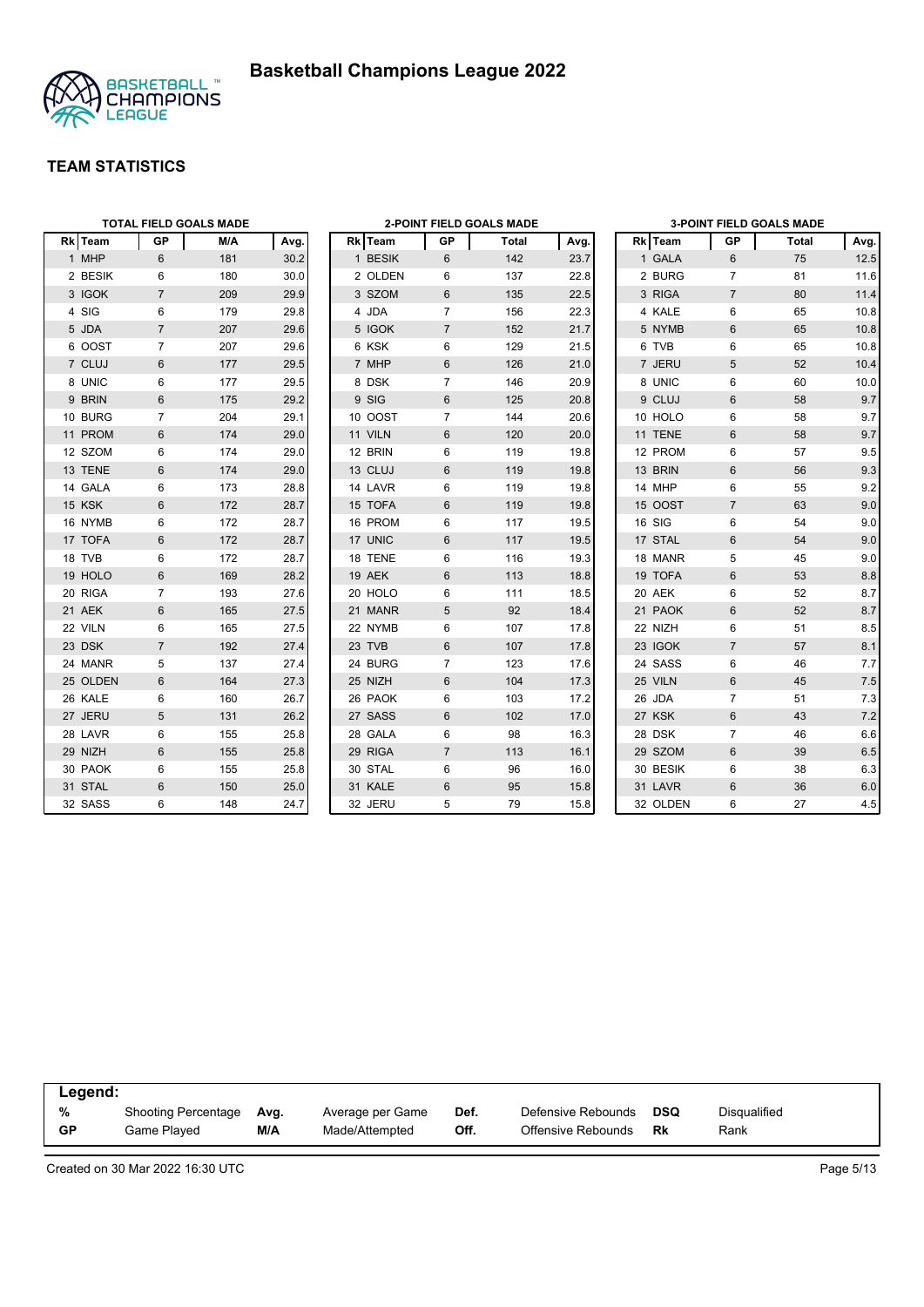



|          | <b>FREE THROWS MADE</b> |              |      |          |                | <b>TOTAL FIELD GOALS ATTEMPTS</b> |      |         |                | <b>2-POINT FIELD GOALS ATTEMPTS</b> |      |
|----------|-------------------------|--------------|------|----------|----------------|-----------------------------------|------|---------|----------------|-------------------------------------|------|
| Rk Team  | <b>GP</b>               | <b>Total</b> | Avg. | Rk Team  | GP             | Total                             | Avg. | Rk Team | GР             | Total                               | Avg. |
| 1 CLUJ   | $6\phantom{1}$          | 111          | 18.5 | 1 NYMB   | 6              | 420                               | 70.0 | 1 SZOM  | 6              | 278                                 | 46.3 |
| 2 GALA   | 6                       | 104          | 17.3 | 2 MHP    | 6              | 408                               | 68.0 | 2 OLDEN | 6              | 263                                 | 43.8 |
| 3 VILN   | 6                       | 100          | 16.7 | 3 JERU   | 5              | 330                               | 66.0 | 3 MHP   | $6\phantom{1}$ | 261                                 | 43.5 |
| 4 MANR   | 5                       | 83           | 16.6 | 4 PROM   | 6              | 395                               | 65.8 | 4 BESIK | 6              | 257                                 | 42.8 |
| 5 HOLO   | 6                       | 98           | 16.3 | 5 VILN   | 6              | 395                               | 65.8 | 5 SIG   | 6              | 250                                 | 41.7 |
| 6 NIZH   | 6                       | 98           | 16.3 | 6 AEK    | 6              | 390                               | 65.0 | 6 PROM  | 6              | 241                                 | 40.2 |
| 7 OOST   | $\overline{7}$          | 111          | 15.9 | 7 GALA   | 6              | 389                               | 64.8 | 7 VILN  | 6              | 241                                 | 40.2 |
| 8 OLDEN  | 6                       | 95           | 15.8 | 8 SZOM   | 6              | 388                               | 64.7 | 8 IGOK  | $\overline{7}$ | 280                                 | 40.0 |
| 9 STAL   | 6                       | 95           | 15.8 | 9 SIG    | 6              | 387                               | 64.5 | 9 JDA   | $\overline{7}$ | 280                                 | 40.0 |
| 10 DSK   | $\overline{7}$          | 107          | 15.3 | 10 IGOK  | $\overline{7}$ | 445                               | 63.6 | 10 DSK  | $\overline{7}$ | 278                                 | 39.7 |
| 11 AEK   | 6                       | 89           | 14.8 | 11 JDA   | $\overline{7}$ | 444                               | 63.4 | 11 KSK  | 6              | 236                                 | 39.3 |
| 12 TOFA  | 6                       | 86           | 14.3 | 12 KSK   | 6              | 379                               | 63.2 | 12 NYMB | 6              | 230                                 | 38.3 |
| 13 JERU  | 5                       | 71           | 14.2 | 13 PAOK  | 6              | 378                               | 63.0 | 13 PAOK | $6\phantom{1}$ | 230                                 | 38.3 |
| 14 PAOK  | 6                       | 80           | 13.3 | 14 BESIK | 6              | 374                               | 62.3 | 14 OOST | $\overline{7}$ | 267                                 | 38.1 |
| 15 SASS  | 6                       | 79           | 13.2 | 15 CLUJ  | 6              | 374                               | 62.3 | 15 LAVR | 6              | 224                                 | 37.3 |
| 16 SIG   | 6                       | 79           | 13.2 | 16 STAL  | 6              | 373                               | 62.2 | 16 AEK  | 6              | 221                                 | 36.8 |
| 17 KALE  | 6                       | 78           | 13.0 | 17 BRIN  | 6              | 372                               | 62.0 | 17 SASS | 6              | 221                                 | 36.8 |
| 18 MHP   | 6                       | 77           | 12.8 | 18 MANR  | 5              | 310                               | 62.0 | 18 TOFA | 6              | 216                                 | 36.0 |
| 19 SZOM  | 6                       | 74           | 12.3 | 19 DSK   | $\overline{7}$ | 432                               | 61.7 | 19 BRIN | $6\phantom{1}$ | 210                                 | 35.0 |
| 20 TVB   | 6                       | 74           | 12.3 | 20 OLDEN | 6              | 370                               | 61.7 | 20 TVB  | 6              | 208                                 | 34.7 |
| 21 BESIK | 6                       | 73           | 12.2 | 21 TVB   | 6              | 370                               | 61.7 | 21 HOLO | 6              | 205                                 | 34.2 |
| 22 NYMB  | 6                       | 72           | 12.0 | 22 HOLO  | 6              | 366                               | 61.0 | 22 CLUJ | 6              | 203                                 | 33.8 |
| 23 TENE  | 6                       | 70           | 11.7 | 23 KALE  | 6              | 365                               | 60.8 | 23 TENE | $\,6\,$        | 201                                 | 33.5 |
| 24 BURG  | $\overline{7}$          | 81           | 11.6 | 24 SASS  | 6              | 364                               | 60.7 | 24 NIZH | 6              | 199                                 | 33.2 |
| 25 KSK   | 6                       | 66           | 11.0 | 25 TOFA  | 6              | 364                               | 60.7 | 25 STAL | 6              | 198                                 | 33.0 |
| 26 LAVR  | 6                       | 65           | 10.8 | 26 BURG  | $\overline{7}$ | 424                               | 60.6 | 26 JERU | 5              | 165                                 | 33.0 |
| 27 RIGA  | $\overline{7}$          | 74           | 10.6 | 27 OOST  | $\overline{7}$ | 419                               | 59.9 | 27 GALA | $\,6\,$        | 196                                 | 32.7 |
| 28 IGOK  | $\overline{7}$          | 72           | 10.3 | 28 NIZH  | 6              | 357                               | 59.5 | 28 BURG | $\overline{7}$ | 228                                 | 32.6 |
| 29 BRIN  | 6                       | 58           | 9.7  | 29 RIGA  | $\overline{7}$ | 415                               | 59.3 | 29 UNIC | 6              | 195                                 | 32.5 |
| 30 PROM  | 6                       | 54           | 9.0  | 30 LAVR  | 6              | 356                               | 59.3 | 30 MANR | 5              | 160                                 | 32.0 |
| 31 UNIC  | 6                       | 53           | 8.8  | 31 UNIC  | 6              | 352                               | 58.7 | 31 KALE | $6\phantom{1}$ | 187                                 | 31.2 |
| 32 JDA   | $\overline{7}$          | 61           | 8.7  | 32 TENE  | 6              | 348                               | 58.0 | 32 RIGA | $\overline{7}$ | 206                                 | 29.4 |

| Legend: |                     |      |                  |      |                    |            |              |
|---------|---------------------|------|------------------|------|--------------------|------------|--------------|
| %       | Shooting Percentage | Ava. | Average per Game | Def. | Defensive Rebounds | <b>DSQ</b> | Disqualified |
| GP      | Game Plaved         | M/A  | Made/Attempted   | Off. | Offensive Rebounds | Rk         | Rank         |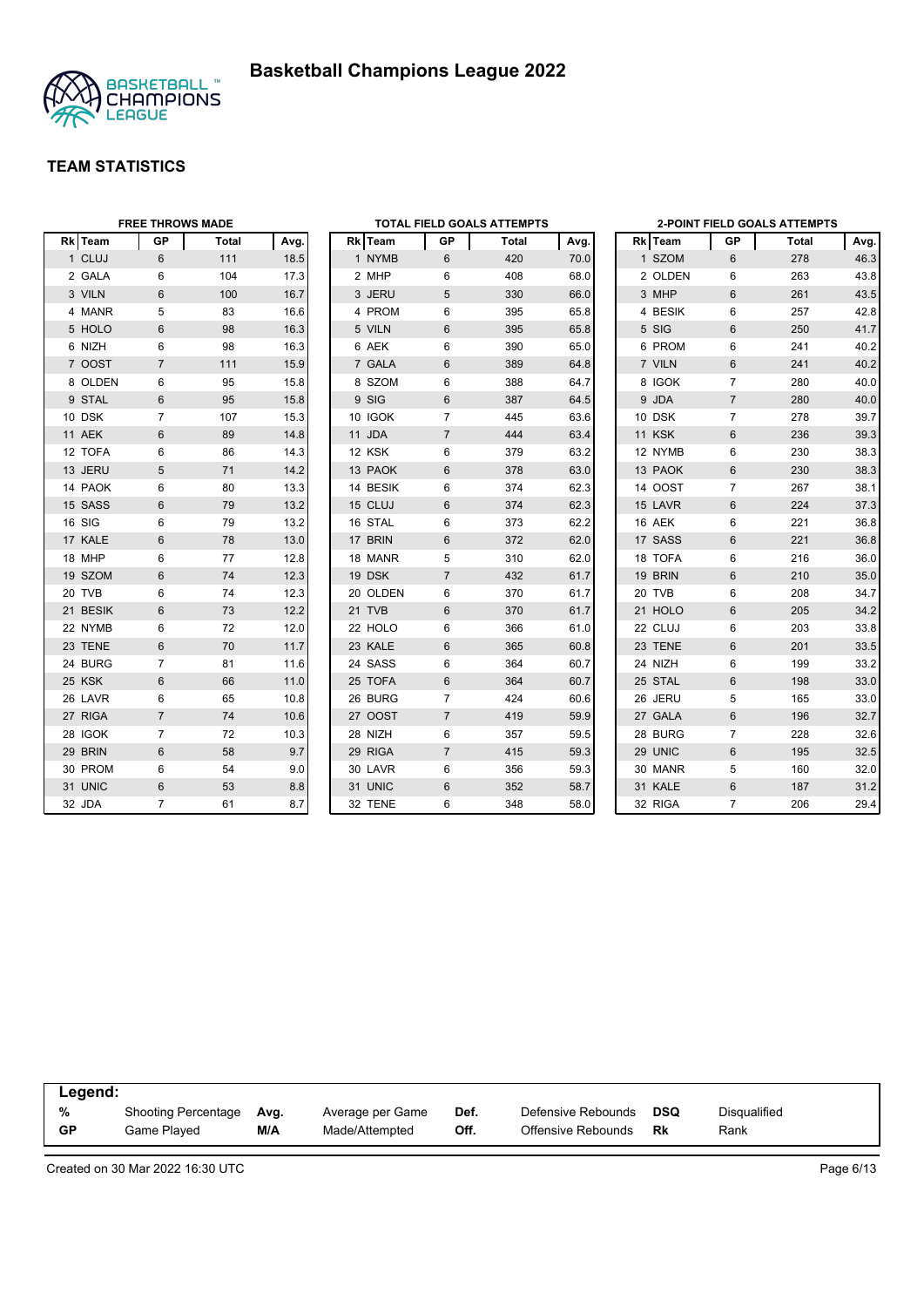

|                | <b>3-POINT FIELD GOALS ATTEMPTS</b> |       |      |  | <b>FREE THROWS ATTEMPTS</b> |                |       |      |  | <b>OFFENSIVE REBOUNDS</b> |                |       |      |  |
|----------------|-------------------------------------|-------|------|--|-----------------------------|----------------|-------|------|--|---------------------------|----------------|-------|------|--|
| <b>Rk</b> Team | GP                                  | Total | Avg. |  | Rk Team                     | GP             | Total | Avg. |  | Rk Team                   | GP             | Total | Avg. |  |
| 1 JERU         | 5                                   | 165   | 33.0 |  | 1 CLUJ                      | 6              | 168   | 28.0 |  | 1 MHP                     | 6              | 88    | 14.7 |  |
| 2 GALA         | 6                                   | 193   | 32.2 |  | 2 JERU                      | 5              | 109   | 21.8 |  | 2 VILN                    | 6              | 81    | 13.5 |  |
| 3 NYMB         | 6                                   | 190   | 31.7 |  | 3 MANR                      | 5              | 109   | 21.8 |  | 3 IGOK                    | $\overline{7}$ | 93    | 13.3 |  |
| 4 MANR         | 5                                   | 150   | 30.0 |  | 4 HOLO                      | 6              | 130   | 21.7 |  | 4 SZOM                    | 6              | 79    | 13.2 |  |
| 5 RIGA         | $\overline{7}$                      | 209   | 29.9 |  | 5 OOST                      | $\overline{7}$ | 149   | 21.3 |  | 5 JERU                    | 5              | 66    | 13.2 |  |
| 6 KALE         | 6                                   | 178   | 29.7 |  | 6 NIZH                      | 6              | 127   | 21.2 |  | 6 DSK                     | $\overline{7}$ | 92    | 13.1 |  |
| 7 STAL         | 6                                   | 175   | 29.2 |  | 7 OLDEN                     | 6              | 126   | 21.0 |  | 7 KSK                     | 6              | 78    | 13.0 |  |
| 8 CLUJ         | 6                                   | 171   | 28.5 |  | 8 AEK                       | 6              | 125   | 20.8 |  | 8 SIG                     | 6              | 78    | 13.0 |  |
| 9 AEK          | 6                                   | 169   | 28.2 |  | 9 VILN                      | 6              | 125   | 20.8 |  | 9 PROM                    | 6              | 77    | 12.8 |  |
| 10 BURG        | $\overline{7}$                      | 196   | 28.0 |  | 10 GALA                     | 6              | 122   | 20.3 |  | 10 CLUJ                   | 6              | 74    | 12.3 |  |
| 11 BRIN        | $6\phantom{1}$                      | 162   | 27.0 |  | 11 STAL                     | 6              | 122   | 20.3 |  | 11 NIZH                   | 6              | 73    | 12.2 |  |
| 12 TVB         | 6                                   | 162   | 27.0 |  | 12 DSK                      | $\overline{7}$ | 141   | 20.1 |  | 12 NYMB                   | 6              | 71    | 11.8 |  |
| 13 HOLO        | 6                                   | 161   | 26.8 |  | 13 PAOK                     | 6              | 114   | 19.0 |  | 13 STAL                   | $6\phantom{1}$ | 67    | 11.2 |  |
| 14 NIZH        | 6                                   | 158   | 26.3 |  | 14 SIG                      | 6              | 113   | 18.8 |  | 14 JDA                    | $\overline{7}$ | 78    | 11.1 |  |
| 15 UNIC        | 6                                   | 157   | 26.2 |  | 15 TOFA                     | 6              | 113   | 18.8 |  | 15 MANR                   | 5              | 54    | 10.8 |  |
| 16 PROM        | 6                                   | 154   | 25.7 |  | 16 SASS                     | 6              | 106   | 17.7 |  | 16 BURG                   | $\overline{7}$ | 74    | 10.6 |  |
| 17 VILN        | 6                                   | 154   | 25.7 |  | 17 KALE                     | 6              | 105   | 17.5 |  | 17 OOST                   | $\overline{7}$ | 73    | 10.4 |  |
| 18 PAOK        | 6                                   | 148   | 24.7 |  | 18 SZOM                     | 6              | 105   | 17.5 |  | 18 AEK                    | 6              | 62    | 10.3 |  |
| 19 TOFA        | 6                                   | 148   | 24.7 |  | 19 TENE                     | 6              | 105   | 17.5 |  | 19 GALA                   | 6              | 62    | 10.3 |  |
| 20 MHP         | 6                                   | 147   | 24.5 |  | 20 MHP                      | 6              | 98    | 16.3 |  | 20 TOFA                   | 6              | 61    | 10.2 |  |
| 21 TENE        | $6\phantom{1}$                      | 147   | 24.5 |  | 21 IGOK                     | $\overline{7}$ | 113   | 16.1 |  | 21 TVB                    | 6              | 61    | 10.2 |  |
| 22 KSK         | 6                                   | 143   | 23.8 |  | 22 RIGA                     | $\overline{7}$ | 109   | 15.6 |  | 22 RIGA                   | $\overline{7}$ | 70    | 10.0 |  |
| 23 SASS        | 6                                   | 143   | 23.8 |  | 23 BESIK                    | 6              | 93    | 15.5 |  | 23 OLDEN                  | $6\phantom{1}$ | 60    | 10.0 |  |
| 24 IGOK        | $\overline{7}$                      | 165   | 23.6 |  | 24 KSK                      | 6              | 93    | 15.5 |  | 24 SASS                   | 6              | 60    | 10.0 |  |
| 25 JDA         | $\overline{7}$                      | 164   | 23.4 |  | 25 TVB                      | $6\phantom{1}$ | 91    | 15.2 |  | 25 PAOK                   | 6              | 59    | 9.8  |  |
| 26 SIG         | 6                                   | 137   | 22.8 |  | 26 BURG                     | $\overline{7}$ | 104   | 14.9 |  | 26 KALE                   | 6              | 57    | 9.5  |  |
| 27 DSK         | $\overline{7}$                      | 154   | 22.0 |  | 27 BRIN                     | 6              | 89    | 14.8 |  | 27 UNIC                   | $6\phantom{1}$ | 55    | 9.2  |  |
| 28 LAVR        | 6                                   | 132   | 22.0 |  | 28 LAVR                     | 6              | 88    | 14.7 |  | 28 LAVR                   | 6              | 52    | 8.7  |  |
| 29 OOST        | $\overline{7}$                      | 152   | 21.7 |  | 29 NYMB                     | 6              | 85    | 14.2 |  | 29 TENE                   | 6              | 51    | 8.5  |  |
| 30 BESIK       | 6                                   | 117   | 19.5 |  | 30 JDA                      | $\overline{7}$ | 90    | 12.9 |  | 30 HOLO                   | 6              | 50    | 8.3  |  |
| 31 SZOM        | 6                                   | 110   | 18.3 |  | 31 PROM                     | 6              | 73    | 12.2 |  | 31 BESIK                  | 6              | 49    | 8.2  |  |
| 32 OLDEN       | 6                                   | 107   | 17.8 |  | 32 UNIC                     | 6              | 70    | 11.7 |  | 32 BRIN                   | 6              | 43    | 7.2  |  |

|           | Legend:                    |      |                  |      |                    |            |              |  |  |  |  |  |
|-----------|----------------------------|------|------------------|------|--------------------|------------|--------------|--|--|--|--|--|
| %         | <b>Shooting Percentage</b> | Avg. | Average per Game | Def. | Defensive Rebounds | <b>DSQ</b> | Disqualified |  |  |  |  |  |
| <b>GP</b> | Game Played                | M/A  | Made/Attempted   | Off. | Offensive Rebounds | Rk         | Rank         |  |  |  |  |  |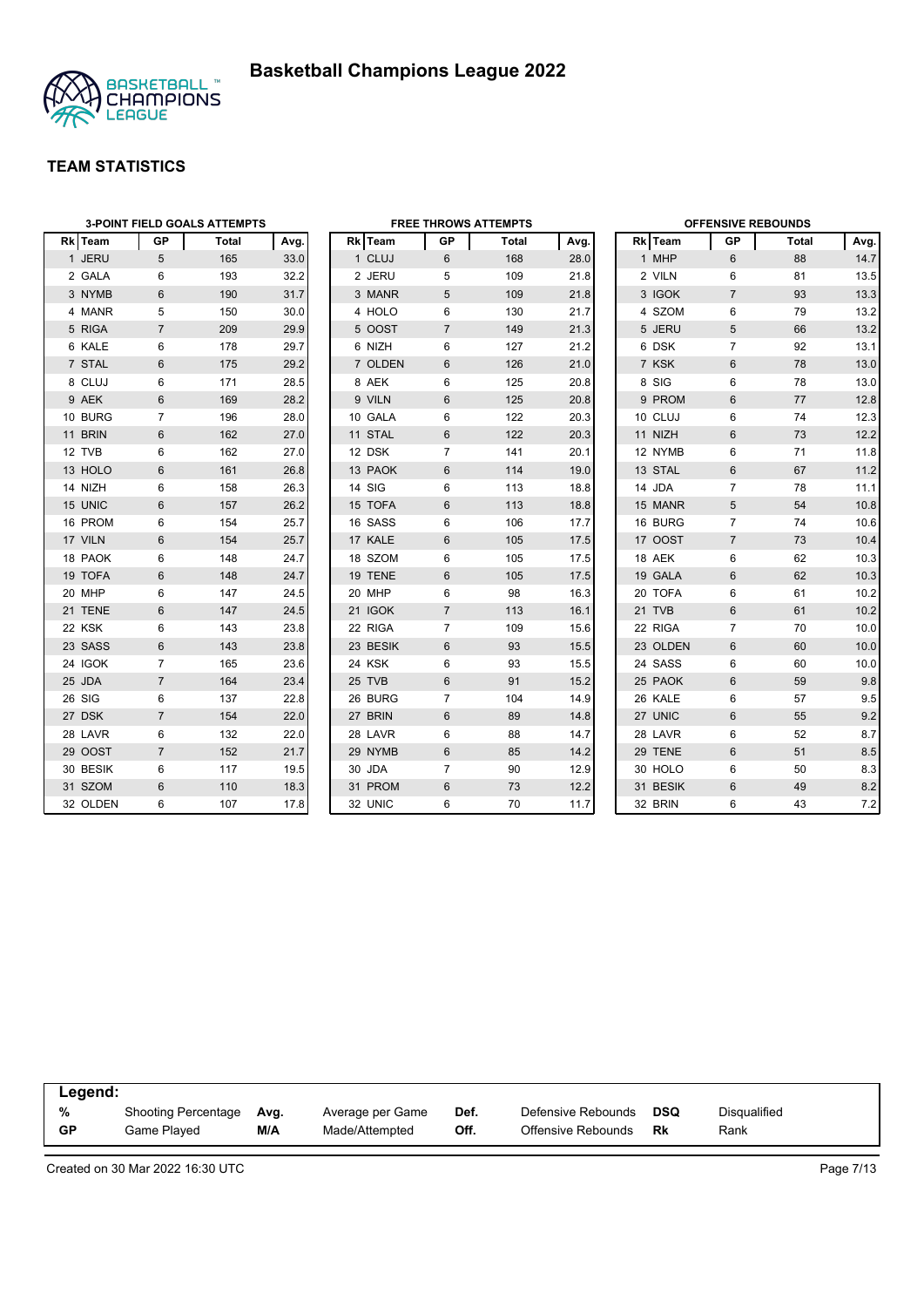



|          | <b>DEFENSIVE REBOUNDS</b> |              |      | <b>ALLOWED FIELD GOALS</b> |               |                |              |      | <b>ALLOWED 2-POINT FIELD GOALS</b> |                |                |       |      |
|----------|---------------------------|--------------|------|----------------------------|---------------|----------------|--------------|------|------------------------------------|----------------|----------------|-------|------|
| Rk Team  | <b>GP</b>                 | <b>Total</b> | Avg. |                            | Rk Team       | GP             | <b>Total</b> | Avg. |                                    | <b>Rk</b> Team | GP             | Total | Avg. |
| 1 MANR   | 5                         | 145          | 29.0 |                            | 1 SASS        | 6              | 197          | 32.8 |                                    | 1 SASS         | 6              | 143   | 23.8 |
| 2 PROM   | 6                         | 172          | 28.7 |                            | 2 AEK         | 6              | 190          | 31.7 |                                    | 2 VILN         | 6              | 138   | 23.0 |
| 3 JERU   | 5                         | 140          | 28.0 |                            | 3 NIZH        | 6              | 184          | 30.7 |                                    | 3 UNIC         | 6              | 135   | 22.5 |
| 4 IGOK   | $\overline{7}$            | 193          | 27.6 |                            | 4 CLUJ        | 6              | 181          | 30.2 |                                    | 4 NIZH         | 6              | 130   | 21.7 |
| 5 SZOM   | 6                         | 165          | 27.5 |                            | 5 KALE        | 6              | 181          | 30.2 |                                    | 5 BURG         | $\overline{7}$ | 151   | 21.6 |
| 6 TENE   | 6                         | 161          | 26.8 |                            | 6 OOST        | $\overline{7}$ | 209          | 29.9 |                                    | 6 NYMB         | 6              | 127   | 21.2 |
| 7 TVB    | 6                         | 161          | 26.8 |                            | 7 NYMB        | 6              | 179          | 29.8 |                                    | 7 AEK          | $6\,$          | 126   | 21.0 |
| 8 BESIK  | 6                         | 159          | 26.5 |                            | 8 STAL        | 6              | 179          | 29.8 |                                    | 8 STAL         | 6              | 126   | 21.0 |
| 9 HOLO   | 6                         | 159          | 26.5 |                            | 9 OLDEN       | 6              | 177          | 29.5 |                                    | 9 OOST         | $\overline{7}$ | 145   | 20.7 |
| 10 NYMB  | 6                         | 159          | 26.5 |                            | 10 BRIN       | 6              | 175          | 29.2 |                                    | 10 CLUJ        | 6              | 124   | 20.7 |
| 11 PAOK  | 6                         | 159          | 26.5 |                            | <b>11 SIG</b> | 6              | 175          | 29.2 |                                    | 11 KALE        | 6              | 122   | 20.3 |
| 12 STAL  | 6                         | 159          | 26.5 |                            | 12 VILN       | 6              | 175          | 29.2 |                                    | 12 LAVR        | $\,6\,$        | 121   | 20.2 |
| 13 GALA  | 6                         | 157          | 26.2 |                            | 13 GALA       | 6              | 171          | 28.5 |                                    | 13 OLDEN       | $6\phantom{1}$ | 121   | 20.2 |
| 14 OOST  | $\overline{7}$            | 177          | 25.3 |                            | 14 BURG       | $\overline{7}$ | 198          | 28.3 |                                    | 14 TVB         | 6              | 121   | 20.2 |
| 15 BRIN  | 6                         | 151          | 25.2 |                            | 15 LAVR       | 6              | 170          | 28.3 |                                    | 15 BRIN        | 6              | 119   | 19.8 |
| 16 BURG  | $\overline{7}$            | 175          | 25.0 |                            | 16 TVB        | 6              | 169          | 28.2 |                                    | 16 DSK         | $\overline{7}$ | 137   | 19.6 |
| 17 UNIC  | 6                         | 150          | 25.0 |                            | 17 RIGA       | $\overline{7}$ | 197          | 28.1 |                                    | 17 SIG         | 6              | 117   | 19.5 |
| 18 RIGA  | $\overline{7}$            | 173          | 24.7 |                            | 18 DSK        | $\overline{7}$ | 196          | 28.0 |                                    | 18 BESIK       | 6              | 115   | 19.2 |
| 19 MHP   | 6                         | 145          | 24.2 |                            | 19 MHP        | 6              | 168          | 28.0 |                                    | 19 MANR        | 5              | 95    | 19.0 |
| 20 DSK   | $\overline{7}$            | 167          | 23.9 |                            | 20 BESIK      | 6              | 165          | 27.5 |                                    | 20 HOLO        | 6              | 112   | 18.7 |
| 21 CLUJ  | 6                         | 143          | 23.8 |                            | 21 PAOK       | 6              | 163          | 27.2 |                                    | 21 MHP         | 6              | 109   | 18.2 |
| 22 KALE  | 6                         | 143          | 23.8 |                            | 22 TOFA       | 6              | 162          | 27.0 |                                    | 22 RIGA        | $\overline{7}$ | 125   | 17.9 |
| 23 LAVR  | 6                         | 142          | 23.7 |                            | 23 IGOK       | $\overline{7}$ | 187          | 26.7 |                                    | 23 TENE        | $6\phantom{1}$ | 107   | 17.8 |
| 24 JDA   | $\overline{7}$            | 159          | 22.7 |                            | 24 UNIC       | 6              | 160          | 26.7 |                                    | 24 TOFA        | 6              | 106   | 17.7 |
| 25 KSK   | 6                         | 136          | 22.7 |                            | 25 HOLO       | 6              | 159          | 26.5 |                                    | 25 PAOK        | $6\,$          | 105   | 17.5 |
| 26 SIG   | 6                         | 135          | 22.5 |                            | 26 KSK        | 6              | 158          | 26.3 |                                    | 26 SZOM        | $\,6\,$        | 105   | 17.5 |
| 27 VILN  | 6                         | 135          | 22.5 |                            | 27 TENE       | 6              | 157          | 26.2 |                                    | 27 IGOK        | $\overline{7}$ | 119   | 17.0 |
| 28 NIZH  | 6                         | 133          | 22.2 |                            | 28 PROM       | 6              | 155          | 25.8 |                                    | 28 GALA        | 6              | 102   | 17.0 |
| 29 OLDEN | 6                         | 130          | 21.7 |                            | 29 SZOM       | 6              | 154          | 25.7 |                                    | 29 PROM        | 6              | 102   | 17.0 |
| 30 TOFA  | 6                         | 129          | 21.5 |                            | 30 MANR       | 5              | 128          | 25.6 |                                    | 30 JERU        | 5              | 82    | 16.4 |
| 31 AEK   | 6                         | 126          | 21.0 |                            | 31 JERU       | 5              | 125          | 25.0 |                                    | 31 KSK         | $6\,$          | 93    | 15.5 |
| 32 SASS  | 6                         | 120          | 20.0 |                            | 32 JDA        | $\overline{7}$ | 174          | 24.9 |                                    | 32 JDA         | $\overline{7}$ | 101   | 14.4 |

|    | Legend:                    |      |                  |      |                    |            |              |  |  |  |  |  |
|----|----------------------------|------|------------------|------|--------------------|------------|--------------|--|--|--|--|--|
| %  | <b>Shooting Percentage</b> | Avg. | Average per Game | Def. | Defensive Rebounds | <b>DSQ</b> | Disqualified |  |  |  |  |  |
| GP | Game Played                | M/A  | Made/Attempted   | Off. | Offensive Rebounds | Rk         | Rank         |  |  |  |  |  |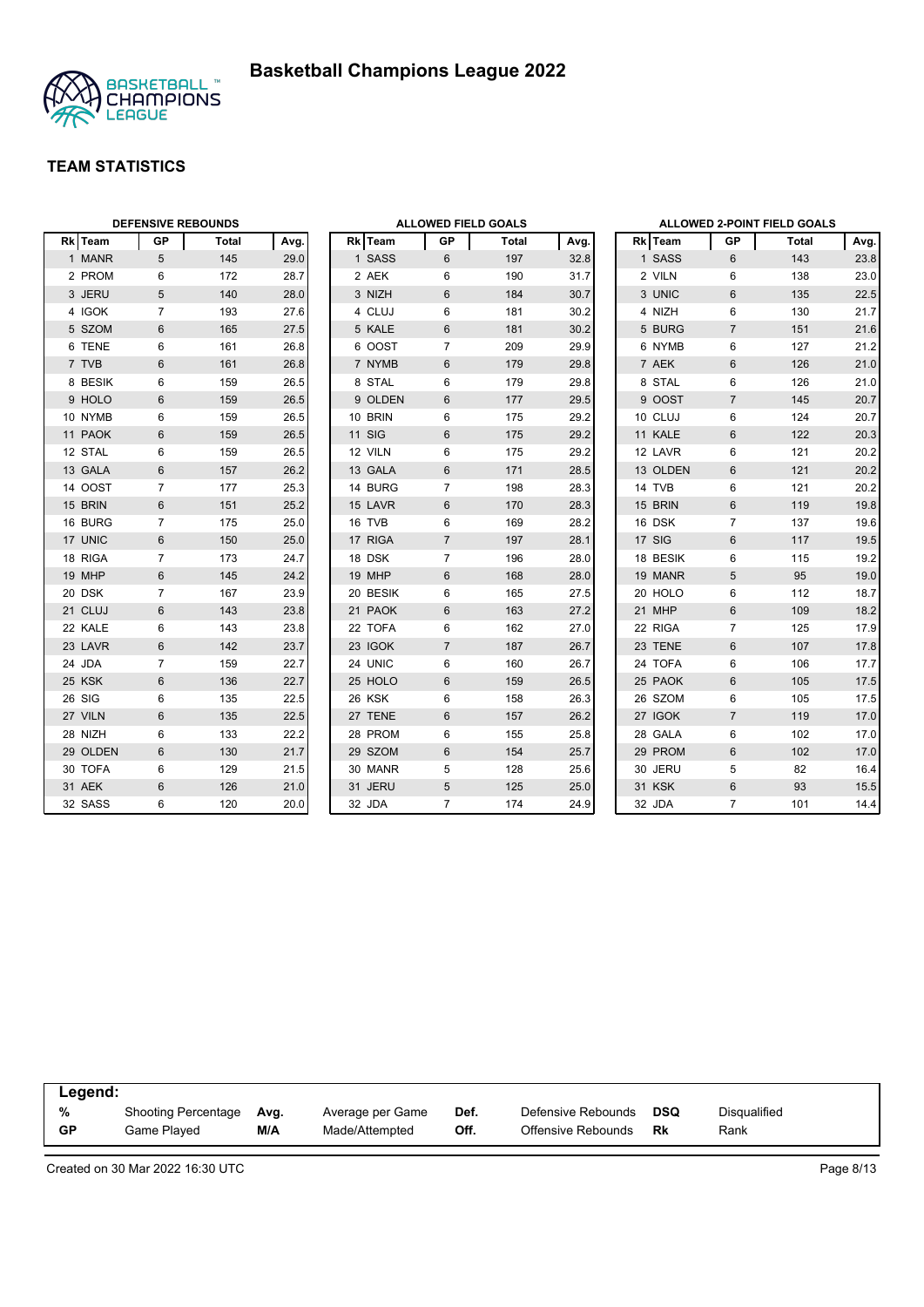

|          | ALLOWED 3-POINT FIELD GOALS |              |      |  | <b>ALLOWED FREE THROWS</b> |                |       |      |  | ALLOWED FIELD GOALS ATTEMPTS |                |       |      |  |
|----------|-----------------------------|--------------|------|--|----------------------------|----------------|-------|------|--|------------------------------|----------------|-------|------|--|
| Rk Team  | GP                          | <b>Total</b> | Avg. |  | Rk Team                    | GP             | Total | Avg. |  | Rk Team                      | GP             | Total | Avg. |  |
| 1 GALA   | $6\phantom{1}$              | 69           | 11.5 |  | 1 BRIN                     | 6              | 101   | 16.8 |  | 1 TENE                       | 6              | 397   | 66.2 |  |
| 2 KSK    | 6                           | 65           | 10.8 |  | 2 JERU                     | 5              | 83    | 16.6 |  | 2 OOST                       | $\overline{7}$ | 462   | 66.0 |  |
| 3 AEK    | 6                           | 64           | 10.7 |  | 3 NYMB                     | 6              | 99    | 16.5 |  | 3 GALA                       | 6              | 396   | 66.0 |  |
| 4 JDA    | $\overline{7}$              | 73           | 10.4 |  | 4 BESIK                    | 6              | 98    | 16.3 |  | 4 STAL                       | 6              | 395   | 65.8 |  |
| 5 RIGA   | $\overline{7}$              | 72           | 10.3 |  | 5 KSK                      | 6              | 94    | 15.7 |  | 5 IGOK                       | $\overline{7}$ | 459   | 65.6 |  |
| 6 KALE   | 6                           | 59           | 9.8  |  | 6 HOLO                     | 6              | 93    | 15.5 |  | 6 MANR                       | 5              | 327   | 65.4 |  |
| 7 MHP    | 6                           | 59           | 9.8  |  | 7 BURG                     | $\overline{7}$ | 107   | 15.3 |  | 7 NYMB                       | $6\phantom{1}$ | 391   | 65.2 |  |
| 8 IGOK   | 7                           | 68           | 9.7  |  | 8 OOST                     | $\overline{7}$ | 105   | 15.0 |  | 8 BURG                       | $\overline{7}$ | 455   | 65.0 |  |
| 9 PAOK   | 6                           | 58           | 9.7  |  | 9 DSK                      | $\overline{7}$ | 102   | 14.6 |  | 9 LAVR                       | 6              | 390   | 65.0 |  |
| 10 SIG   | 6                           | 58           | 9.7  |  | 10 CLUJ                    | 6              | 86    | 14.3 |  | 10 BESIK                     | 6              | 388   | 64.7 |  |
| 11 CLUJ  | 6                           | 57           | 9.5  |  | 11 TENE                    | 6              | 86    | 14.3 |  | 11 PAOK                      | 6              | 381   | 63.5 |  |
| 12 BRIN  | 6                           | 56           | 9.3  |  | 12 SZOM                    | 6              | 85    | 14.2 |  | 12 RIGA                      | $\overline{7}$ | 443   | 63.3 |  |
| 13 OLDEN | $6\phantom{1}$              | 56           | 9.3  |  | 13 TOFA                    | 6              | 83    | 13.8 |  | 13 AEK                       | $6\phantom{1}$ | 378   | 63.0 |  |
| 14 TOFA  | 6                           | 56           | 9.3  |  | 14 NIZH                    | 6              | 81    | 13.5 |  | 14 KALE                      | 6              | 378   | 63.0 |  |
| 15 OOST  | $\overline{7}$              | 64           | 9.1  |  | 15 OLDEN                   | 6              | 81    | 13.5 |  | 15 TVB                       | 6              | 378   | 63.0 |  |
| 16 NIZH  | 6                           | 54           | 9.0  |  | 16 SIG                     | 6              | 81    | 13.5 |  | 16 HOLO                      | 6              | 377   | 62.8 |  |
| 17 SASS  | 6                           | 54           | 9.0  |  | 17 KALE                    | 6              | 80    | 13.3 |  | 17 PROM                      | $6\phantom{1}$ | 377   | 62.8 |  |
| 18 PROM  | 6                           | 53           | 8.8  |  | 18 MANR                    | 5              | 66    | 13.2 |  | 18 SZOM                      | 6              | 376   | 62.7 |  |
| 19 STAL  | 6                           | 53           | 8.8  |  | 19 RIGA                    | $\overline{7}$ | 92    | 13.1 |  | 19 CLUJ                      | 6              | 374   | 62.3 |  |
| 20 NYMB  | 6                           | 52           | 8.7  |  | 20 JDA                     | $\overline{7}$ | 89    | 12.7 |  | 20 BRIN                      | 6              | 372   | 62.0 |  |
| 21 JERU  | 5                           | 43           | 8.6  |  | 21 GALA                    | 6              | 75    | 12.5 |  | 21 SASS                      | 6              | 372   | 62.0 |  |
| 22 DSK   | $\overline{7}$              | 59           | 8.4  |  | 22 PAOK                    | 6              | 75    | 12.5 |  | 22 JERU                      | 5              | 309   | 61.8 |  |
| 23 BESIK | 6                           | 50           | 8.3  |  | 23 IGOK                    | $\overline{7}$ | 84    | 12.0 |  | 23 MHP                       | $6\,$          | 369   | 61.5 |  |
| 24 TENE  | 6                           | 50           | 8.3  |  | 24 AEK                     | 6              | 72    | 12.0 |  | 24 VILN                      | 6              | 365   | 60.8 |  |
| 25 LAVR  | 6                           | 49           | 8.2  |  | 25 STAL                    | 6              | 72    | 12.0 |  | 25 NIZH                      | 6              | 362   | 60.3 |  |
| 26 SZOM  | 6                           | 49           | 8.2  |  | 26 PROM                    | 6              | 71    | 11.8 |  | 26 KSK                       | 6              | 361   | 60.2 |  |
| 27 TVB   | 6                           | 48           | 8.0  |  | 27 SASS                    | 6              | 68    | 11.3 |  | 27 UNIC                      | 6              | 359   | 59.8 |  |
| 28 HOLO  | 6                           | 47           | 7.8  |  | 28 TVB                     | 6              | 60    | 10.0 |  | 28 DSK                       | $\overline{7}$ | 418   | 59.7 |  |
| 29 BURG  | $\overline{7}$              | 47           | 6.7  |  | 29 UNIC                    | 6              | 58    | 9.7  |  | 29 OLDEN                     | 6              | 358   | 59.7 |  |
| 30 MANR  | 5                           | 33           | 6.6  |  | 30 MHP                     | 6              | 55    | 9.2  |  | 30 SIG                       | 6              | 350   | 58.3 |  |
| 31 VILN  | 6                           | 37           | 6.2  |  | 31 VILN                    | 6              | 55    | 9.2  |  | 31 TOFA                      | 6              | 350   | 58.3 |  |
| 32 UNIC  | 6                           | 25           | 4.2  |  | 32 LAVR                    | 6              | 51    | 8.5  |  | 32 JDA                       | $\overline{7}$ | 386   | 55.1 |  |

|           | Legend:             |      |                  |      |                    |            |              |  |  |  |  |  |
|-----------|---------------------|------|------------------|------|--------------------|------------|--------------|--|--|--|--|--|
| %         | Shooting Percentage | Avg. | Average per Game | Def. | Defensive Rebounds | <b>DSQ</b> | Disgualified |  |  |  |  |  |
| <b>GP</b> | Game Plaved         | M/A  | Made/Attempted   | Off. | Offensive Rebounds | Rk         | Rank         |  |  |  |  |  |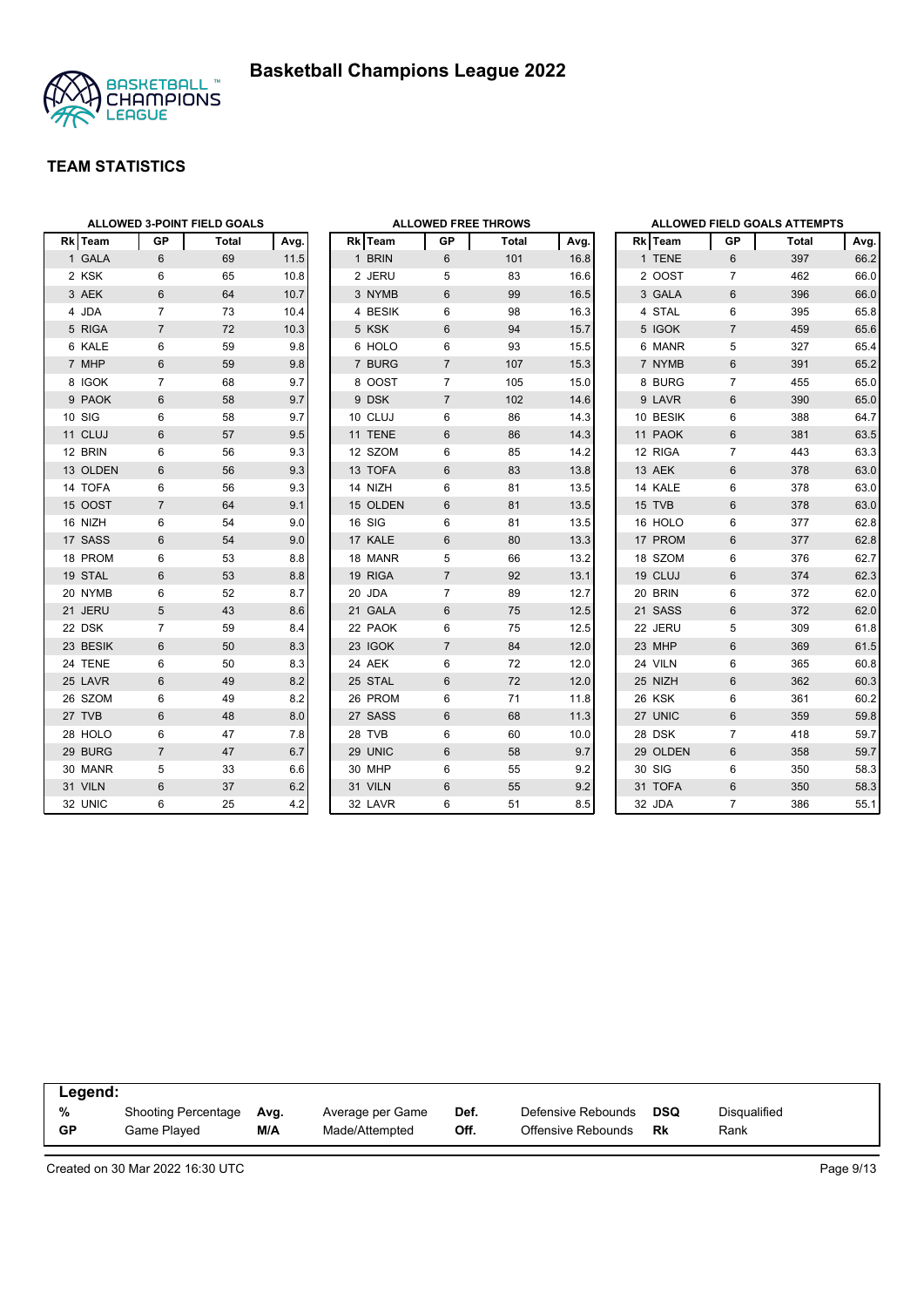



| <b>Rk</b> Team | GP             | <b>Total</b> | Avg. |
|----------------|----------------|--------------|------|
| 1 UNIC         | 6              | 252          | 42.0 |
| 2 VILN         | 6              | 249          | 41.5 |
| 3 BURG         | $\overline{7}$ | 290          | 41.4 |
| 4 NYMB         | 6              | 248          | 41.3 |
| 5 TENE         | 6              | 247          | 41.2 |
| 6 OOST         | 7              | 286          | 40.9 |
| 7 SASS         | 6              | 244          | 40.7 |
| 8 BESIK        | 6              | 238          | 39.7 |
| 9 TVB          | 6              | 238          | 39.7 |
| 10 KALE        | 6              | 232          | 38.7 |
| 11 MANR        | 5              | 193          | 38.6 |
| 12 RIGA        | 7              | 266          | 38.0 |
| 13 IGOK        | $\overline{7}$ | 263          | 37.6 |
| 14 HOLO        | 6              | 224          | 37.3 |
| 15 PROM        | 6              | 222          | 37.0 |
| 16 AEK         | 6              | 221          | 36.8 |
| 17 LAVR        | 6              | 221          | 36.8 |
| 18 CLUJ        | 6              | 219          | 36.5 |
| 19 NIZH        | 6              | 219          | 36.5 |
| 20 BRIN        | 6              | 215          | 35.8 |
| 21 OLDEN       | 6              | 215          | 35.8 |
| 22 PAOK        | 6              | 215          | 35.8 |
| 23 GALA        | 6              | 212          | 35.3 |
| 24 MHP         | 6              | 211          | 35.2 |
| 25 STAL        | 6              | 205          | 34.2 |
| 26 SZOM        | 6              | 205          | 34.2 |
| 27 TOFA        | 6              | 204          | 34.0 |
| 28 JERU        | 5              | 169          | 33.8 |
| 29 DSK         | $\overline{7}$ | 235          | 33.6 |
| 30 SIG         | 6              | 196          | 32.7 |
| 31 KSK         | 6              | 192          | 32.0 |
| 32 JDA         | 7              | 189          | 27.0 |

|                |              |                | ALLOWED 3-POINT FIELD GOAL ATTEMPTS |      |
|----------------|--------------|----------------|-------------------------------------|------|
|                | Rk Team      | <b>GP</b>      | <b>Total</b>                        | Avg. |
| $\mathbf{1}$   | <b>STAL</b>  | 6              | 190                                 | 31.7 |
|                | 2 GALA       | 6              | 184                                 | 30.7 |
|                | 3 SZOM       | 6              | 171                                 | 28.5 |
|                | 4 KSK        | 6              | 169                                 | 28.2 |
|                | 5 LAVR       | 6              | 169                                 | 28.2 |
| 6              | <b>JDA</b>   | 7              | 197                                 | 28.1 |
| $\overline{7}$ | <b>IGOK</b>  | $\overline{7}$ | 196                                 | 28.0 |
| 8              | <b>JERU</b>  | 5              | 140                                 | 28.0 |
|                | 9 PAOK       | 6              | 166                                 | 27.7 |
|                | 10 MANR      | 5              | 134                                 | 26.8 |
| 11             | <b>MHP</b>   | 6              | 158                                 | 26.3 |
|                | 12 AEK       | 6              | 157                                 | 26.2 |
|                | 13 BRIN      | 6              | 157                                 | 26.2 |
|                | 14 DSK       | $\overline{7}$ | 183                                 | 26.1 |
|                | 15 CLUJ      | 6              | 155                                 | 25.8 |
|                | 16 PROM      | 6              | 155                                 | 25.8 |
| 17             | <b>SIG</b>   | 6              | 154                                 | 25.7 |
| 18             | <b>HOLO</b>  | 6              | 153                                 | 25.5 |
|                | 19 RIGA      | $\overline{7}$ | 177                                 | 25.3 |
|                | 20 OOST      | 7              | 176                                 | 25.1 |
| 21             | <b>BESIK</b> | 6              | 150                                 | 25.0 |
| 22             | <b>TENE</b>  | 6              | 150                                 | 25.0 |
| 23             | <b>KALE</b>  | 6              | 146                                 | 24.3 |
|                | 24 TOFA      | 6              | 146                                 | 24.3 |
|                | 25 NIZH      | 6              | 143                                 | 23.8 |
| 26             | <b>NYMB</b>  | 6              | 143                                 | 23.8 |
|                | 27 OLDEN     | 6              | 143                                 | 23.8 |
| 28             | <b>BURG</b>  | 7              | 165                                 | 23.6 |
| 29             | <b>TVB</b>   | 6              | 140                                 | 23.3 |
|                | 30 SASS      | 6              | 128                                 | 21.3 |
|                | 31 VILN      | 6              | 116                                 | 19.3 |
| 32             | <b>UNIC</b>  | 6              | 107                                 | 17.8 |

|                |             | <b>ALLOWED FREE THROWS ATTEMPTS</b> |              |      |  |  |  |  |  |  |  |  |  |
|----------------|-------------|-------------------------------------|--------------|------|--|--|--|--|--|--|--|--|--|
|                | Rk Team     | <b>GP</b>                           | <b>Total</b> | Avg. |  |  |  |  |  |  |  |  |  |
| $\mathbf{1}$   | <b>NYMB</b> | 6                                   | 134          | 22.3 |  |  |  |  |  |  |  |  |  |
|                | 2 HOLO      | 6                                   | 133          | 22.2 |  |  |  |  |  |  |  |  |  |
| 3              | <b>BRIN</b> | 6                                   | 132          | 22.0 |  |  |  |  |  |  |  |  |  |
| 4              | <b>OOST</b> | 7                                   | 153          | 21.9 |  |  |  |  |  |  |  |  |  |
| 5              | <b>DSK</b>  | 7                                   | 149          | 21.3 |  |  |  |  |  |  |  |  |  |
| 6              | <b>KSK</b>  | 6                                   | 127          | 21.2 |  |  |  |  |  |  |  |  |  |
| $\overline{7}$ | <b>JERU</b> | 5                                   | 105          | 21.0 |  |  |  |  |  |  |  |  |  |
| 8              | <b>BURG</b> | 7                                   | 145          | 20.7 |  |  |  |  |  |  |  |  |  |
| 9              | <b>SZOM</b> | 6                                   | 118          | 19.7 |  |  |  |  |  |  |  |  |  |
|                | 10 BESIK    | 6                                   | 117          | 19.5 |  |  |  |  |  |  |  |  |  |
| 11             | <b>CLUJ</b> | 6                                   | 116          | 19.3 |  |  |  |  |  |  |  |  |  |
|                | 12 STAL     | 6                                   | 110          | 18.3 |  |  |  |  |  |  |  |  |  |
|                | 13 TOFA     | 6                                   | 110          | 18.3 |  |  |  |  |  |  |  |  |  |
|                | 14 NIZH     | 6                                   | 109          | 18.2 |  |  |  |  |  |  |  |  |  |
|                | 15 PROM     | 6                                   | 109          | 18.2 |  |  |  |  |  |  |  |  |  |
|                | 16 MANR     | 5                                   | 91           | 18.2 |  |  |  |  |  |  |  |  |  |
|                | 17 GALA     | 6                                   | 108          | 18.0 |  |  |  |  |  |  |  |  |  |
|                | 18 KALE     | 6                                   | 108          | 18.0 |  |  |  |  |  |  |  |  |  |
|                | 19 OLDEN    | 6                                   | 106          | 17.7 |  |  |  |  |  |  |  |  |  |
|                | 20 SIG      | 6                                   | 106          | 17.7 |  |  |  |  |  |  |  |  |  |
| 21             | <b>TENE</b> | 6                                   | 103          | 17.2 |  |  |  |  |  |  |  |  |  |
|                | 22 RIGA     | 7                                   | 118          | 16.9 |  |  |  |  |  |  |  |  |  |
|                | 23 JDA      | $\overline{7}$                      | 115          | 16.4 |  |  |  |  |  |  |  |  |  |
|                | 24 AEK      | 6                                   | 97           | 16.2 |  |  |  |  |  |  |  |  |  |
| 25             | <b>PAOK</b> | 6                                   | 96           | 16.0 |  |  |  |  |  |  |  |  |  |
| 26             | <b>TVB</b>  | 6                                   | 91           | 15.2 |  |  |  |  |  |  |  |  |  |
| 27             | <b>SASS</b> | 6                                   | 90           | 15.0 |  |  |  |  |  |  |  |  |  |
|                | 28 UNIC     | 6                                   | 86           | 14.3 |  |  |  |  |  |  |  |  |  |
| 29             | <b>IGOK</b> | $\overline{7}$                      | 99           | 14.1 |  |  |  |  |  |  |  |  |  |
|                | 30 MHP      | 6                                   | 80           | 13.3 |  |  |  |  |  |  |  |  |  |
|                | 31 VILN     | 6                                   | 78           | 13.0 |  |  |  |  |  |  |  |  |  |
|                | 32 LAVR     | 6                                   | 71           | 11.8 |  |  |  |  |  |  |  |  |  |

|                | Legend:                                   |             |                                    |              |                                          |           |                      |  |  |  |  |
|----------------|-------------------------------------------|-------------|------------------------------------|--------------|------------------------------------------|-----------|----------------------|--|--|--|--|
| %<br><b>GP</b> | <b>Shooting Percentage</b><br>Game Played | Avg.<br>M/A | Average per Game<br>Made/Attempted | Def.<br>Off. | Defensive Rebounds<br>Offensive Rebounds | DSQ<br>Rk | Disqualified<br>Rank |  |  |  |  |
|                |                                           |             |                                    |              |                                          |           |                      |  |  |  |  |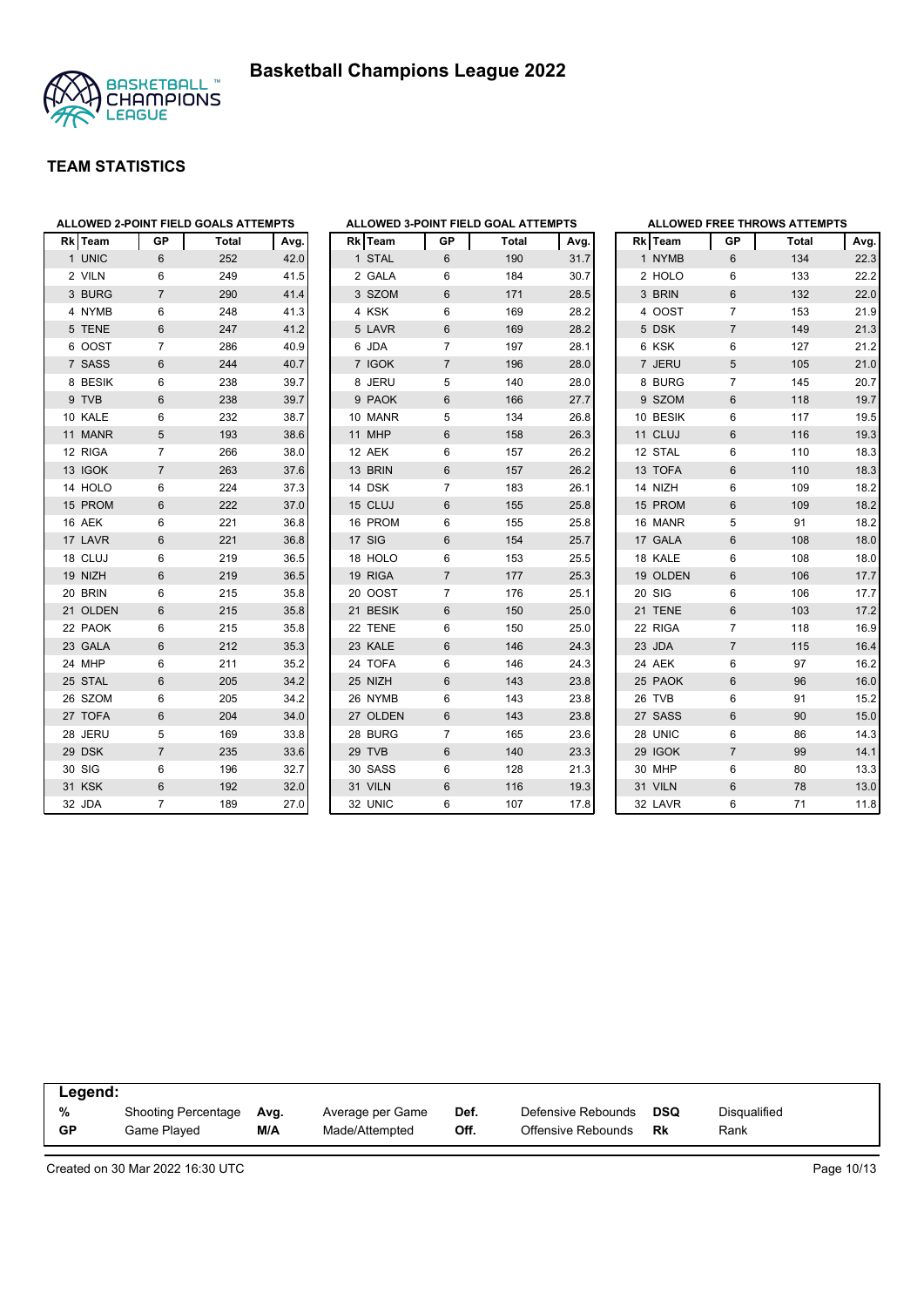

|          | <b>OPPONENT TOTAL FIELD GOALS %</b> |         |      |          |                | <b>OPPONENT 2-POINT FIELD GOALS %</b> |      |          |                | <b>OPPONENT 3-POINT FIELD GOALS %</b> |      |  |  |
|----------|-------------------------------------|---------|------|----------|----------------|---------------------------------------|------|----------|----------------|---------------------------------------|------|--|--|
| Rk Team  | GP                                  | M/A     | %    | Rk Team  | GP             | M/A                                   | $\%$ | Rk Team  | <b>GP</b>      | M/A                                   | %    |  |  |
| 1 MANR   | 5                                   | 128/327 | 39.1 | 1 TENE   | 6              | 107/247                               | 43.3 | 1 UNIC   | 6              | 25/107                                | 23.4 |  |  |
| 2 TENE   | 6                                   | 157/397 | 39.5 | 2 IGOK   | 7              | 119/263                               | 45.2 | 2 MANR   | 5              | 33/134                                | 24.6 |  |  |
| 3 JERU   | 5                                   | 125/309 | 40.5 | 3 PROM   | 6              | 102/222                               | 45.9 | 3 STAL   | $6\,$          | 53/190                                | 27.9 |  |  |
| 4 IGOK   | 7                                   | 187/459 | 40.7 | 4 RIGA   | 7              | 125/266                               | 47.0 | 4 BURG   | 7              | 47/165                                | 28.5 |  |  |
| 5 SZOM   | $6\phantom{1}$                      | 154/376 | 41.0 | 5 GALA   | 6              | 102/212                               | 48.1 | 5 SZOM   | $6\phantom{1}$ | 49/171                                | 28.7 |  |  |
| 6 PROM   | 6                                   | 155/377 | 41.1 | 6 BESIK  | 6              | 115/238                               | 48.3 | 6 LAVR   | 6              | 49/169                                | 29.0 |  |  |
| 7 HOLO   | 6                                   | 159/377 | 42.2 | 7 KSK    | 6              | 93/192                                | 48.4 | 7 JERU   | 5              | 43/140                                | 30.7 |  |  |
| 8 BESIK  | 6                                   | 165/388 | 42.5 | 8 JERU   | 5              | 82/169                                | 48.5 | 8 HOLO   | 6              | 47/153                                | 30.7 |  |  |
| 9 PAOK   | 6                                   | 163/381 | 42.8 | 9 PAOK   | 6              | 105/215                               | 48.8 | 9 VILN   | 6              | 37/116                                | 31.9 |  |  |
| 10 GALA  | 6                                   | 171/396 | 43.2 | 10 MANR  | 5              | 95/193                                | 49.2 | 10 DSK   | $\overline{7}$ | 59/183                                | 32.2 |  |  |
| 11 BURG  | $\overline{7}$                      | 198/455 | 43.5 | 11 HOLO  | 6              | 112/224                               | 50.0 | 11 BESIK | 6              | 50/150                                | 33.3 |  |  |
| 12 LAVR  | 6                                   | 170/390 | 43.6 | 12 OOST  | 7              | 145/286                               | 50.7 | 12 TENE  | 6              | 50/150                                | 33.3 |  |  |
| 13 KSK   | 6                                   | 158/361 | 43.8 | 13 TVB   | 6              | 121/238                               | 50.8 | 13 PROM  | $6\phantom{1}$ | 53/155                                | 34.2 |  |  |
| 14 RIGA  | $\overline{7}$                      | 197/443 | 44.5 | 14 NYMB  | 6              | 127/248                               | 51.2 | 14 TVB   | 6              | 48/140                                | 34.3 |  |  |
| 15 UNIC  | $6\phantom{1}$                      | 160/359 | 44.6 | 15 SZOM  | 6              | 105/205                               | 51.2 | 15 IGOK  | $\overline{7}$ | 68/196                                | 34.7 |  |  |
| 16 TVB   | 6                                   | 169/378 | 44.7 | 16 MHP   | 6              | 109/211                               | 51.7 | 16 PAOK  | 6              | 58/166                                | 34.9 |  |  |
| 17 JDA   | $\overline{7}$                      | 174/386 | 45.1 | 17 TOFA  | 6              | 106/204                               | 52.0 | 17 BRIN  | $6\phantom{1}$ | 56/157                                | 35.7 |  |  |
| 18 OOST  | 7                                   | 209/462 | 45.2 | 18 BURG  | $\overline{7}$ | 151/290                               | 52.1 | 18 NYMB  | 6              | 52/143                                | 36.4 |  |  |
| 19 STAL  | 6                                   | 179/395 | 45.3 | 19 KALE  | 6              | 122/232                               | 52.6 | 19 OOST  | $\overline{7}$ | 64/176                                | 36.4 |  |  |
| 20 MHP   | 6                                   | 168/369 | 45.5 | 20 JDA   | $\overline{7}$ | 101/189                               | 53.4 | 20 CLUJ  | 6              | 57/155                                | 36.8 |  |  |
| 21 NYMB  | 6                                   | 179/391 | 45.8 | 21 UNIC  | 6              | 135/252                               | 53.6 | 21 JDA   | $\overline{7}$ | 73/197                                | 37.1 |  |  |
| 22 TOFA  | 6                                   | 162/350 | 46.3 | 22 LAVR  | 6              | 121/221                               | 54.8 | 22 MHP   | 6              | 59/158                                | 37.3 |  |  |
| 23 DSK   | $\overline{7}$                      | 196/418 | 46.9 | 23 BRIN  | 6              | 119/215                               | 55.3 | 23 GALA  | 6              | 69/184                                | 37.5 |  |  |
| 24 BRIN  | 6                                   | 175/372 | 47.0 | 24 VILN  | 6              | 138/249                               | 55.4 | 24 SIG   | 6              | 58/154                                | 37.7 |  |  |
| 25 KALE  | 6                                   | 181/378 | 47.9 | 25 OLDEN | 6              | 121/215                               | 56.3 | 25 NIZH  | 6              | 54/143                                | 37.8 |  |  |
| 26 VILN  | 6                                   | 175/365 | 47.9 | 26 CLUJ  | 6              | 124/219                               | 56.6 | 26 TOFA  | 6              | 56/146                                | 38.4 |  |  |
| 27 CLUJ  | 6                                   | 181/374 | 48.4 | 27 AEK   | 6              | 126/221                               | 57.0 | 27 KSK   | $6\phantom{1}$ | 65/169                                | 38.5 |  |  |
| 28 OLDEN | 6                                   | 177/358 | 49.4 | 28 DSK   | $\overline{7}$ | 137/235                               | 58.3 | 28 OLDEN | 6              | 56/143                                | 39.2 |  |  |
| 29 SIG   | 6                                   | 175/350 | 50.0 | 29 SASS  | 6              | 143/244                               | 58.6 | 29 KALE  | 6              | 59/146                                | 40.4 |  |  |
| 30 AEK   | 6                                   | 190/378 | 50.3 | 30 NIZH  | 6              | 130/219                               | 59.4 | 30 RIGA  | $\overline{7}$ | 72/177                                | 40.7 |  |  |
| 31 NIZH  | $6\phantom{1}$                      | 184/362 | 50.8 | 31 SIG   | 6              | 117/196                               | 59.7 | 31 AEK   | $6\phantom{1}$ | 64/157                                | 40.8 |  |  |
| 32 SASS  | 6                                   | 197/372 | 53.0 | 32 STAL  | 6              | 126/205                               | 61.5 | 32 SASS  | 6              | 54/128                                | 42.2 |  |  |

|    | Legend:                    |      |                  |      |                    |     |              |  |  |  |  |  |
|----|----------------------------|------|------------------|------|--------------------|-----|--------------|--|--|--|--|--|
| %  | <b>Shooting Percentage</b> | Avg. | Average per Game | Def. | Defensive Rebounds | DSQ | Disqualified |  |  |  |  |  |
| GP | Game Played                | M/A  | Made/Attempted   | Off. | Offensive Rebounds | Rk  | Rank         |  |  |  |  |  |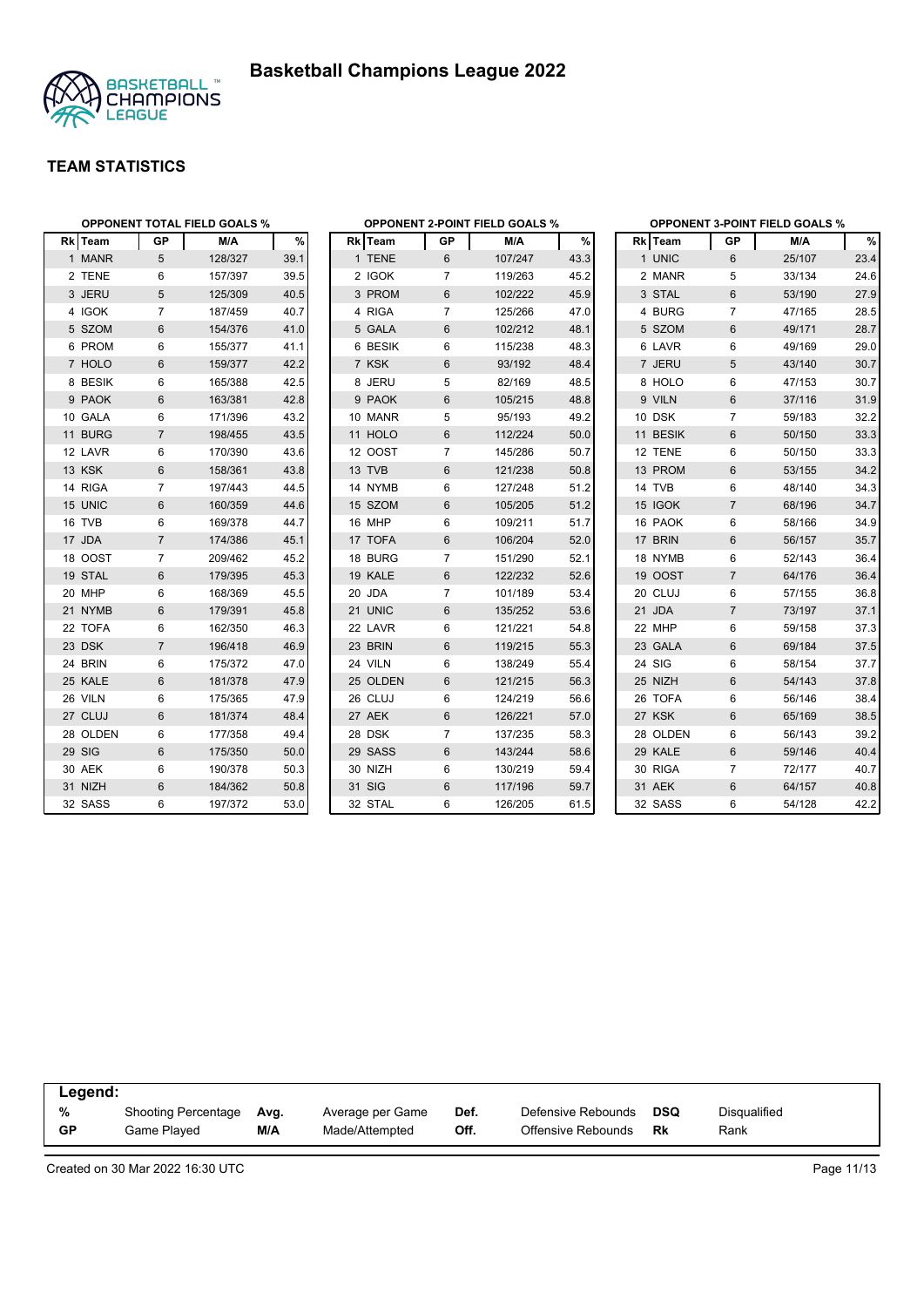



| <b>OPPONENT FREE THROWS %</b> |                |         |      | <b>BENCH POINTS</b> |                |              |      | <b>FAST BREAK POINTS</b> |                 |              |      |
|-------------------------------|----------------|---------|------|---------------------|----------------|--------------|------|--------------------------|-----------------|--------------|------|
| Rk Team                       | <b>GP</b>      | M/A     | %    | Rk Team             | <b>GP</b>      | <b>Total</b> | Avg. | Rk Team                  | <b>GP</b>       | <b>Total</b> | Avg. |
| 1 IGOK                        | $\overline{7}$ | 84/99   | 84.8 | 1 MANR              | 5 <sup>5</sup> | 202          | 40.4 | 1 GALA                   | $6\phantom{1}$  | 111          | 18.5 |
| 2 BESIK                       | 6              | 98/117  | 83.8 | 2 BURG              | $\overline{7}$ | 259          | 37.0 | 2 NYMB                   | 6               | 92           | 15.3 |
| 3 TENE                        | 6              | 86/103  | 83.5 | 3 JERU              | 5              | 177          | 35.4 | 3 PROM                   | 6               | 86           | 14.3 |
| 4 JERU                        | 5              | 83/105  | 79.0 | 4 UNIC              | 6              | 206          | 34.3 | 4 STAL                   | 6               | 82           | 13.7 |
| 5 PAOK                        | 6              | 75/96   | 78.1 | 5 TENE              | 6              | 203          | 33.8 | 5 PAOK                   | 6               | 80           | 13.3 |
| 6 RIGA                        | $\overline{7}$ | 92/118  | 78.0 | 6 KALE              | 6              | 191          | 31.8 | 6 SZOM                   | 6               | 76           | 12.7 |
| 7 JDA                         | $\overline{7}$ | 89/115  | 77.4 | 7 SZOM              | 6              | 189          | 31.5 | 7 BRIN                   | 6               | 70           | 11.7 |
| 8 BRIN                        | 6              | 101/132 | 76.5 | 8 NIZH              | 6              | 185          | 30.8 | 8 OLDEN                  | 6               | 69           | 11.5 |
| 9 OLDEN                       | 6              | 81/106  | 76.4 | 9 KSK               | 6              | 183          | 30.5 | 9 BURG                   | $\overline{7}$  | 79           | 11.3 |
| 10 SIG                        | 6              | 81/106  | 76.4 | 10 DSK              | $\overline{7}$ | 207          | 29.6 | 10 TVB                   | 6               | 66           | 11.0 |
| 11 SASS                       | 6              | 68/90   | 75.6 | 11 RIGA             | $\overline{7}$ | 203          | 29.0 | 11 BESIK                 | 6               | 65           | 10.8 |
| 12 TOFA                       | 6              | 83/110  | 75.5 | 12 BRIN             | 6              | 168          | 28.0 | 12 MHP                   | 6               | 65           | 10.8 |
| 13 NIZH                       | $6\phantom{1}$ | 81/109  | 74.3 | 13 MHP              | 6              | 167          | 27.8 | 13 SASS                  | 6               | 65           | 10.8 |
| 14 AEK                        | 6              | 72/97   | 74.2 | 14 SIG              | 6              | 166          | 27.7 | 14 TOFA                  | 6               | 65           | 10.8 |
| 15 CLUJ                       | 6              | 86/116  | 74.1 | 15 OOST             | $\overline{7}$ | 192          | 27.4 | 15 UNIC                  | $6\phantom{1}6$ | 65           | 10.8 |
| 16 KALE                       | 6              | 80/108  | 74.1 | 16 IGOK             | $\overline{7}$ | 191          | 27.3 | 16 MANR                  | 5               | 53           | 10.6 |
| 17 KSK                        | 6              | 94/127  | 74.0 | 17 VILN             | 6              | 161          | 26.8 | 17 VILN                  | $6\phantom{1}$  | 62           | 10.3 |
| 18 NYMB                       | 6              | 99/134  | 73.9 | 18 HOLO             | 6              | 149          | 24.8 | 18 IGOK                  | $\overline{7}$  | 70           | 10.0 |
| 19 BURG                       | $\overline{7}$ | 107/145 | 73.8 | 19 PAOK             | 6              | 149          | 24.8 | 19 CLUJ                  | 6               | 59           | 9.8  |
| 20 MANR                       | 5              | 66/91   | 72.5 | 20 OLDEN            | 6              | 146          | 24.3 | 20 SIG                   | 6               | 57           | 9.5  |
| 21 SZOM                       | 6              | 85/118  | 72.0 | 21 NYMB             | 6              | 145          | 24.2 | 21 DSK                   | $\overline{7}$  | 66           | 9.4  |
| 22 LAVR                       | 6              | 51/71   | 71.8 | 22 SASS             | 6              | 145          | 24.2 | 22 RIGA                  | $\overline{7}$  | 62           | 8.9  |
| 23 VILN                       | 6              | 55/78   | 70.5 | 23 BESIK            | 6              | 140          | 23.3 | 23 JDA                   | $\overline{7}$  | 61           | 8.7  |
| 24 HOLO                       | 6              | 93/133  | 69.9 | 24 TVB              | 6              | 139          | 23.2 | 24 AEK                   | 6               | 52           | 8.7  |
| 25 GALA                       | 6              | 75/108  | 69.4 | 25 PROM             | 6              | 136          | 22.7 | 25 LAVR                  | 6               | 50           | 8.3  |
| 26 MHP                        | 6              | 55/80   | 68.8 | 26 TOFA             | 6              | 135          | 22.5 | 26 OOST                  | $\overline{7}$  | 57           | 8.1  |
| 27 OOST                       | $\overline{7}$ | 105/153 | 68.6 | 27 CLUJ             | 6              | 134          | 22.3 | 27 HOLO                  | $6\phantom{1}$  | 44           | 7.3  |
| 28 DSK                        | $\overline{7}$ | 102/149 | 68.5 | 28 AEK              | 6              | 130          | 21.7 | 28 JERU                  | 5               | 35           | 7.0  |
| 29 UNIC                       | 6              | 58/86   | 67.4 | 29 JDA              | $\overline{7}$ | 147          | 21.0 | 29 KSK                   | 6               | 41           | 6.8  |
| 30 TVB                        | 6              | 60/91   | 65.9 | 30 GALA             | 6              | 123          | 20.5 | 30 TENE                  | 6               | 41           | 6.8  |
| 31 STAL                       | 6              | 72/110  | 65.5 | 31 STAL             | 6              | 106          | 17.7 | 31 NIZH                  | 6               | 36           | 6.0  |
| 32 PROM                       | 6              | 71/109  | 65.1 | 32 LAVR             | 6              | 103          | 17.2 | 32 KALE                  | 6               | 26           | 4.3  |

| Legend:   |                            |      |                  |      |                    |            |              |  |
|-----------|----------------------------|------|------------------|------|--------------------|------------|--------------|--|
| %         | <b>Shooting Percentage</b> | Ava. | Average per Game | Def. | Defensive Rebounds | <b>DSQ</b> | Disqualified |  |
| <b>GP</b> | Game Played                | M/A  | Made/Attempted   | Off. | Offensive Rebounds | Rk         | Rank         |  |